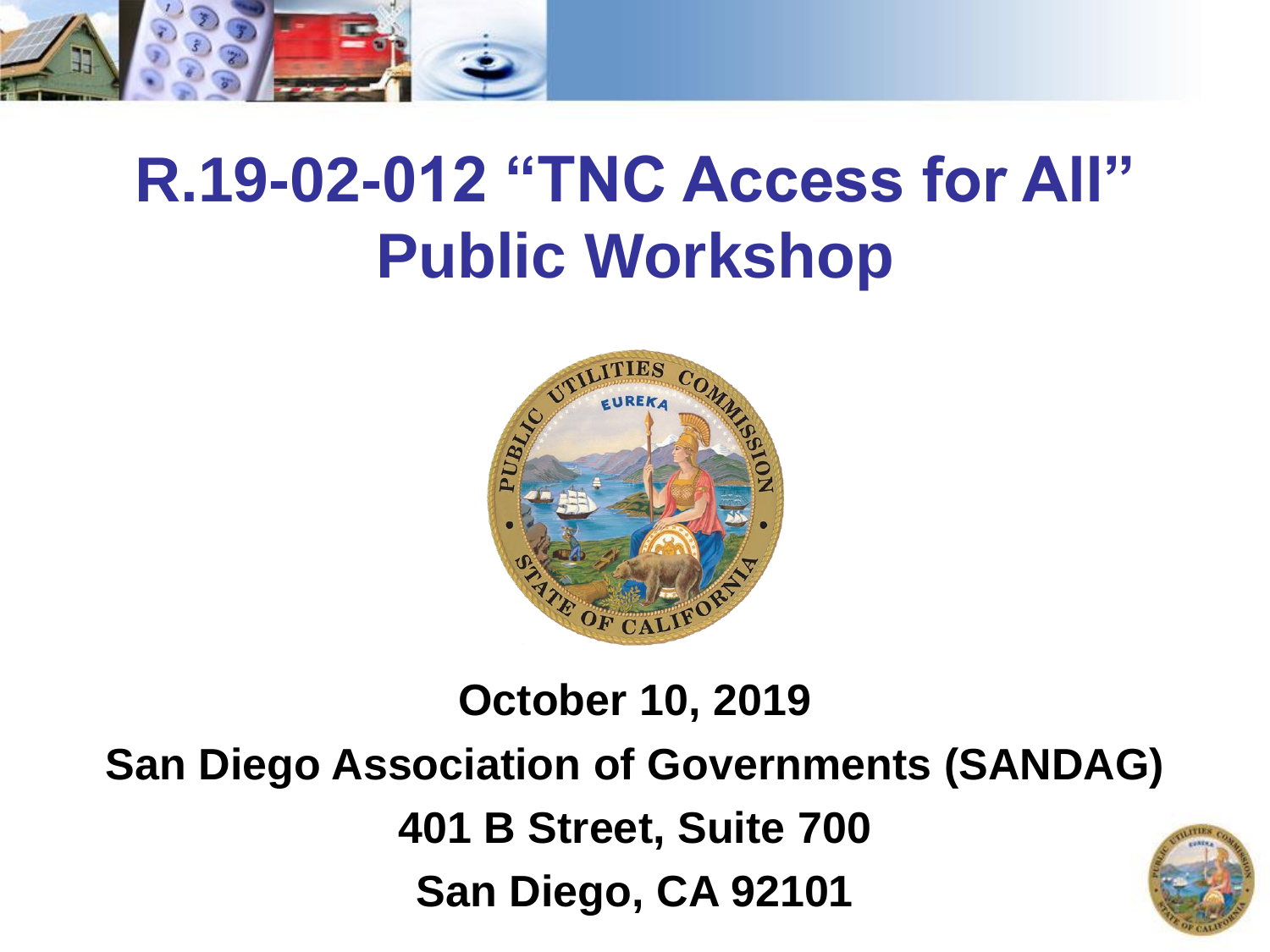



- Welcoming Remarks from SANDAG
- Overview of SB 1376 / "TNC Access for All" Act
- Presentation of CPED Staff Proposals
- Presentations from Parties
- Lunch Break (Noon 1 PM)
- Discussion on TNC Offsets & Exemptions
- Discussion on Access Fund & Access Providers
- Discussion on Vehicle Safety & Driver Training
- Open Discussion

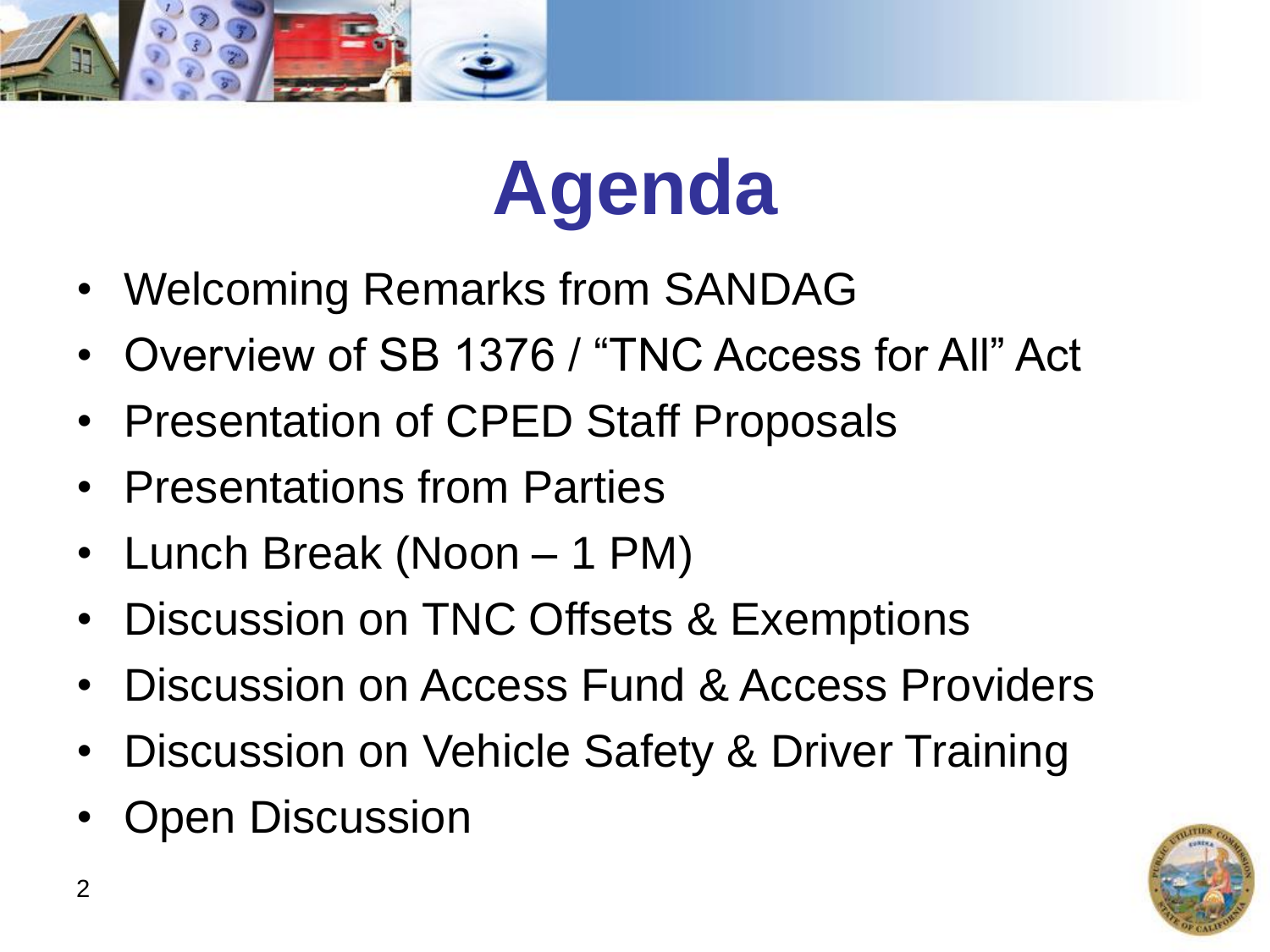

# **Housekeeping**

- Email questions/comments to [transportationprograms@cpuc.ca.gov](mailto:transportationprograms@cpuc.ca.gov)
- CPUC staff will read aloud emailed comments/questions.
- Please do not use WebEx chat for your questions/comments.
- Phone line will be opened for comments/questions during Q&A and "Open Discussion" portions of agenda – on mute during presentations.
- Please do not put us on hold.
- WebEx is being recorded will post on CPUC website [\(www.cpuc.ca.gov/tncaccess\)](http://www.cpuc.ca.gov/tncaccess) after workshop.

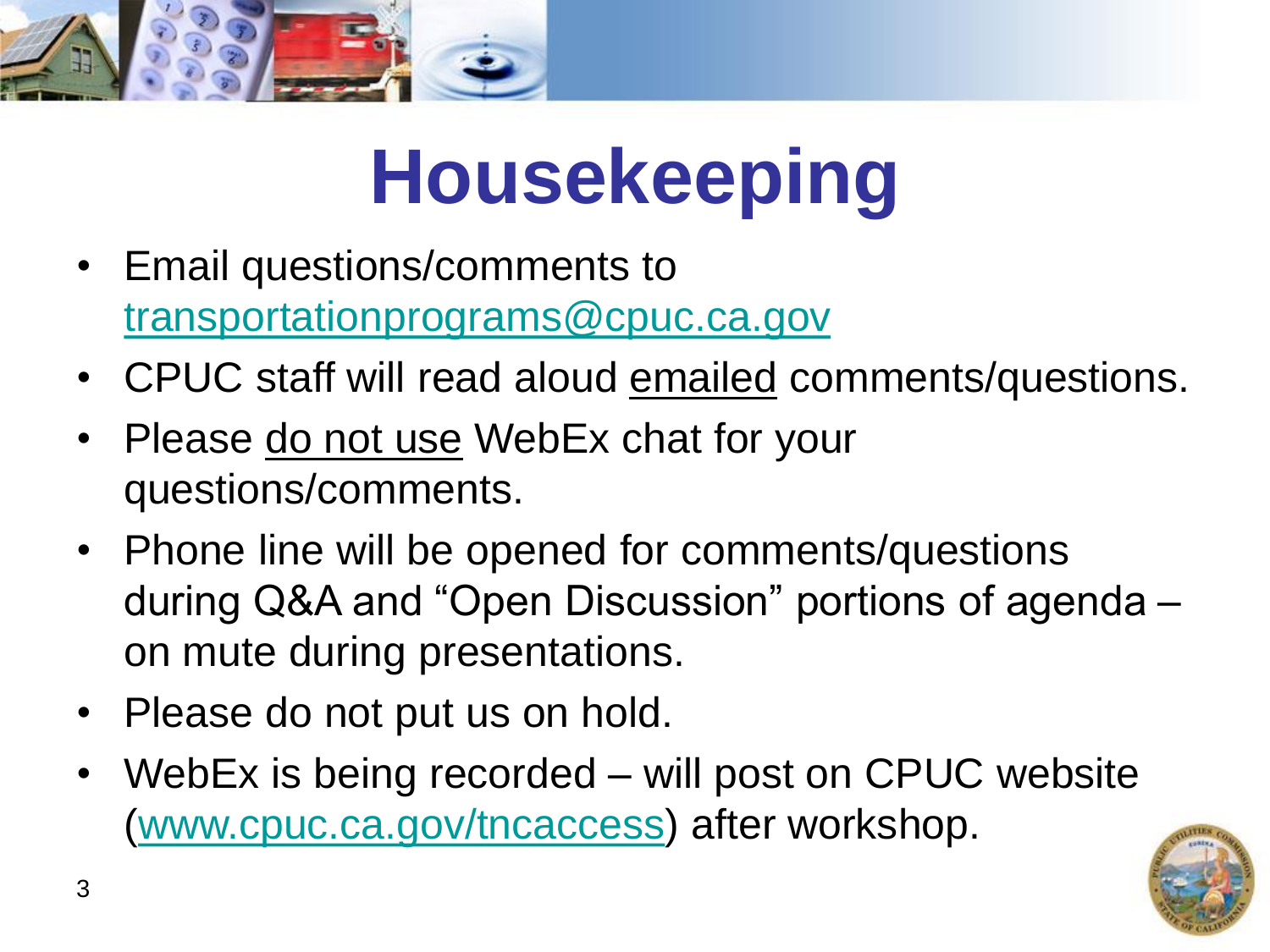

# **Welcoming Remarks**

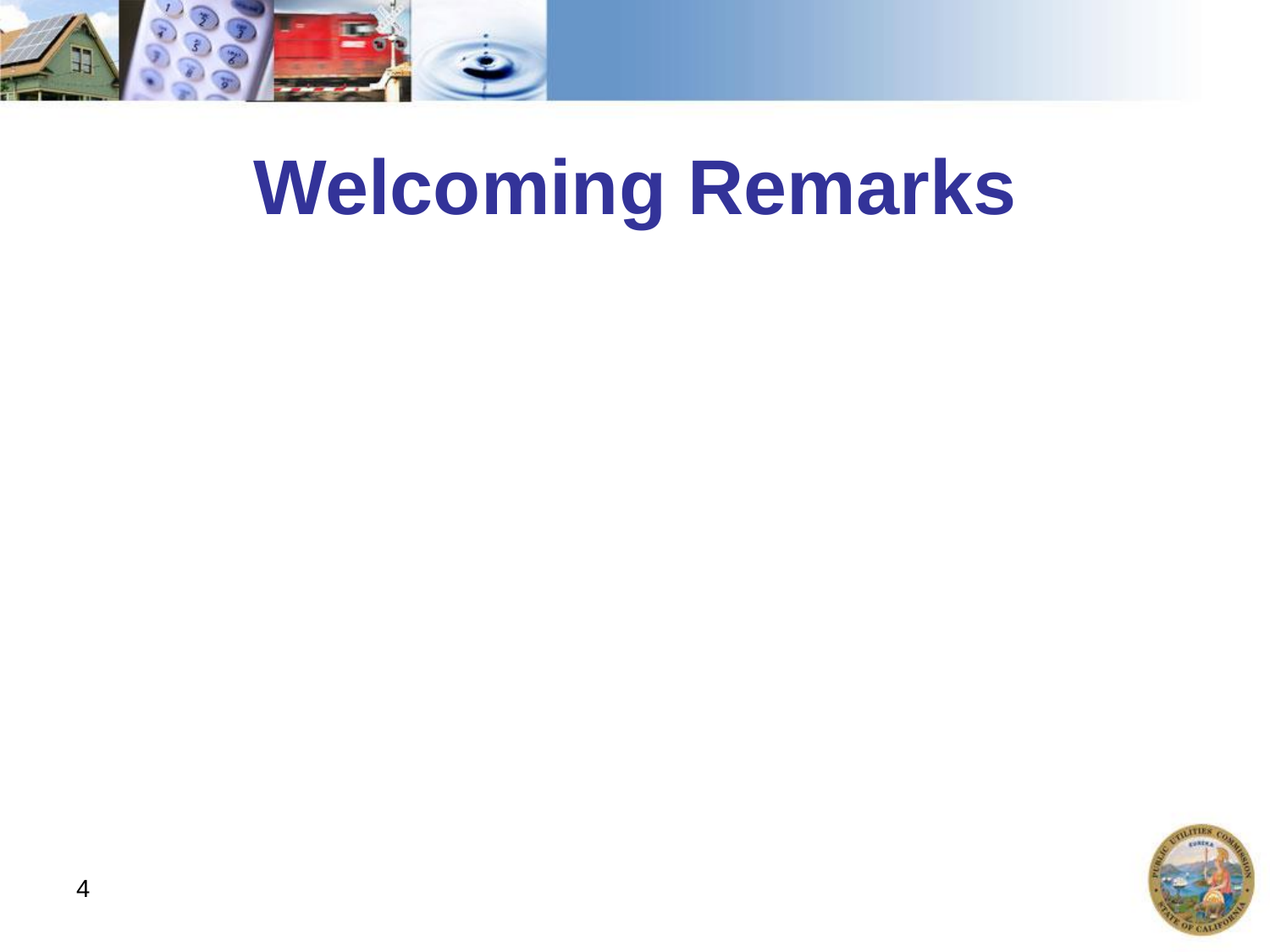

## **SB 1376 (Hill, 2018) Overview**

(c) "It is the intent of the Legislature that the commission initiate regulation of charter-party carriers… to ensure that transportation network company services do not discriminate against persons with disabilities, including those who use **nonfolding mobility devices**." [Pub. Util. Code § 5440]

(f) "There exists a **lack of wheelchair accessible vehicles (WAVs) available via TNC online-enabled applications or platforms** throughout California. In comparison to standard vehicles available via TNC technology applications, WAVs have higher purchase prices, higher operating and maintenance costs, higher fuel costs, and higher liability insurance, and require additional time to serve riders who use nonfolding motorized wheelchairs." [Pub. Util. Code § 5440]

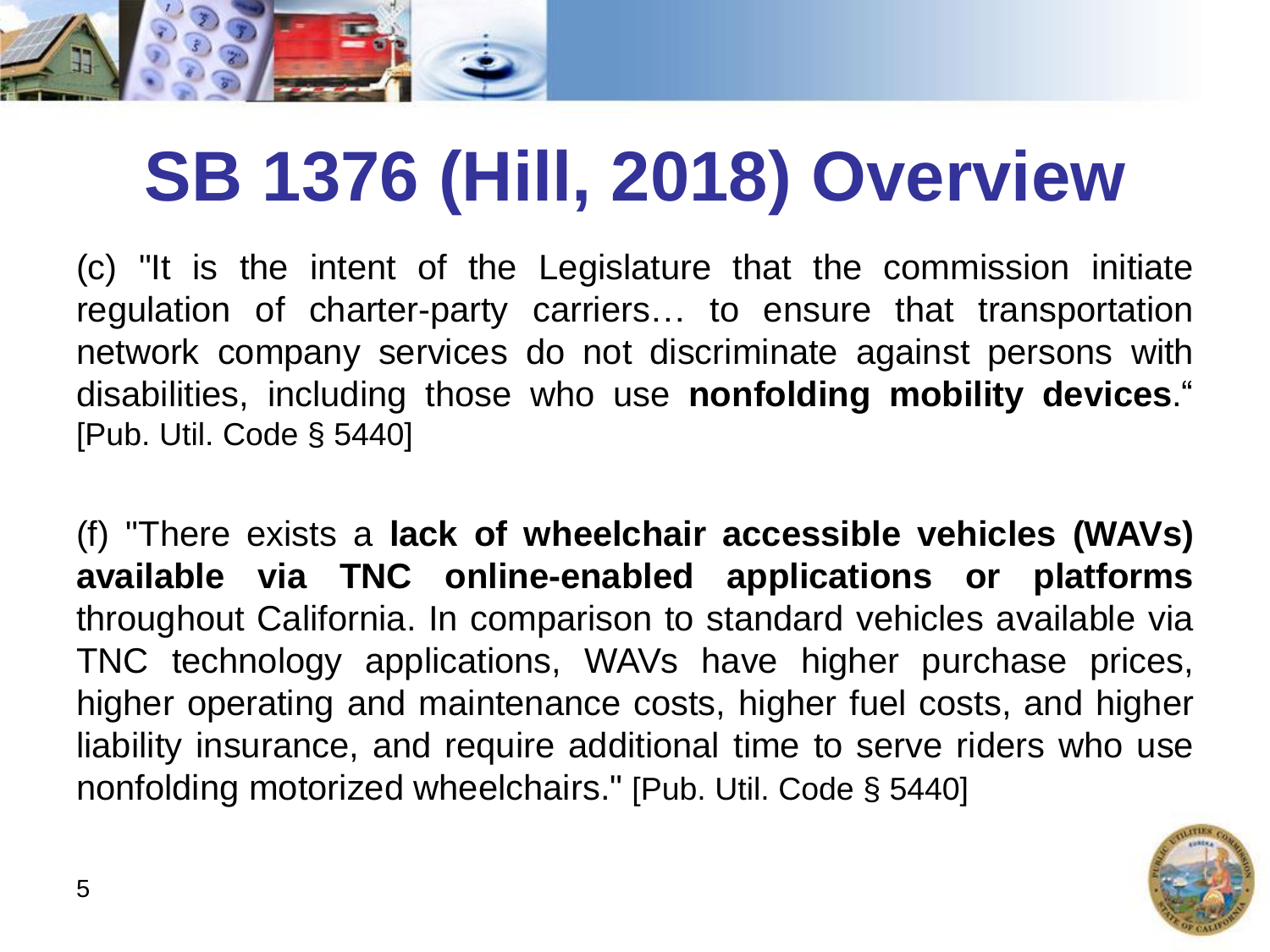

# **Statutory Framework**

- Imposes per-trip "Access Fund" fee on "TNC trips" that originate in "geographic areas" selected by Commission to facilitate on-demand WAV service beginning July 1, 2019 **[D.19-06-033 / "Track 1"]**
	- \$0.10 per TNC trip
	- Each county is a distinct "geographic area"
- Fee moneys can be spent by TNCs directly (via "offsets" or "exemptions") or distributed by Commission on a competitive basis to "access providers" to provide on-demand WAV service in designated geographic areas **["Track 2"]**
- TNCs and "access providers" must demonstrate the presence and availability of WAVs and improved response times as a result of fee money expenditures and report data on trips requested/fulfilled, response times, etc. **["Track 2"]**

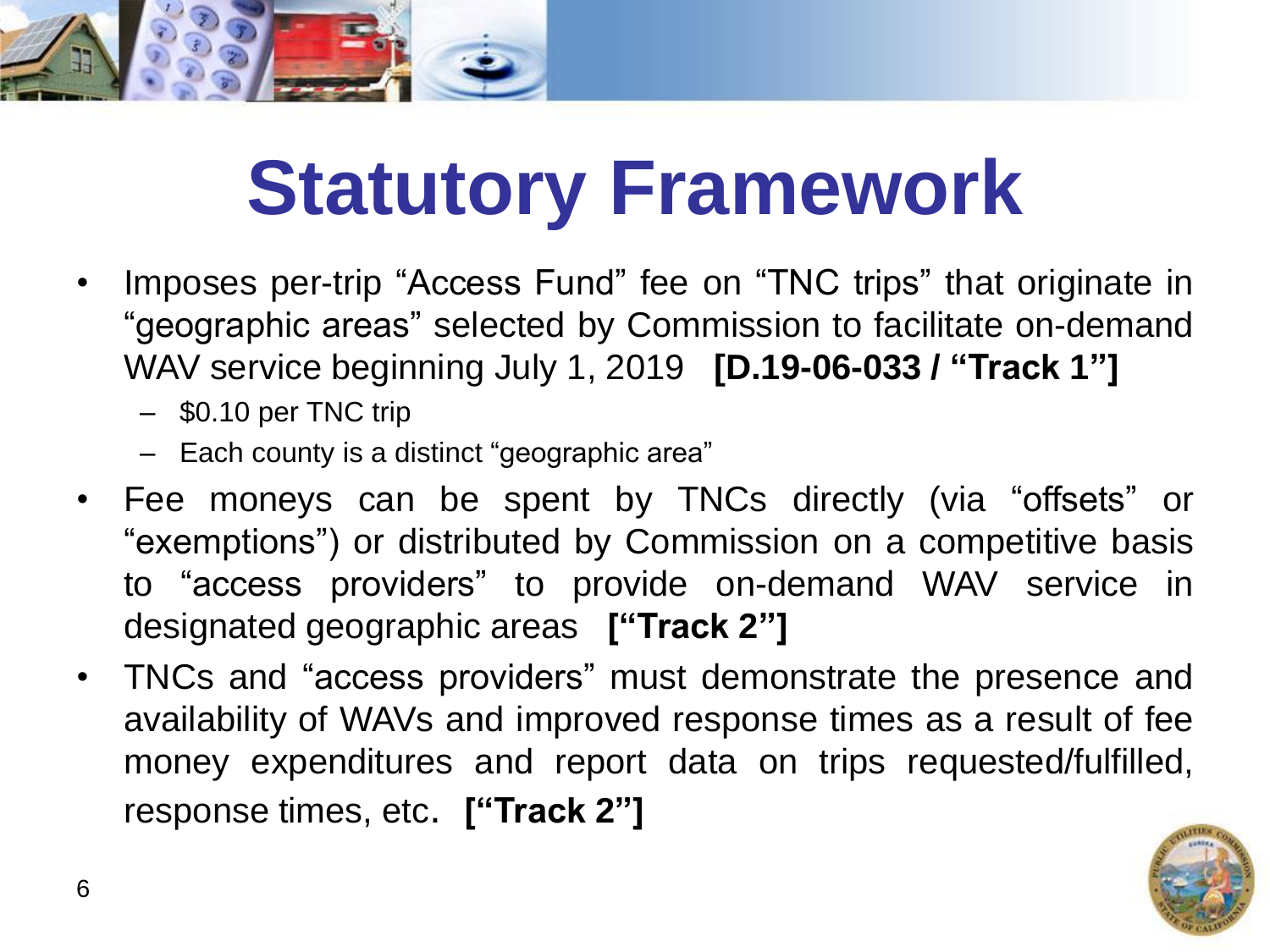

- TNC Offset Request Process
- TNC Offset Request Contents
- TNC Exemption Requirements
- Access Providers
- Access Fund Disbursements

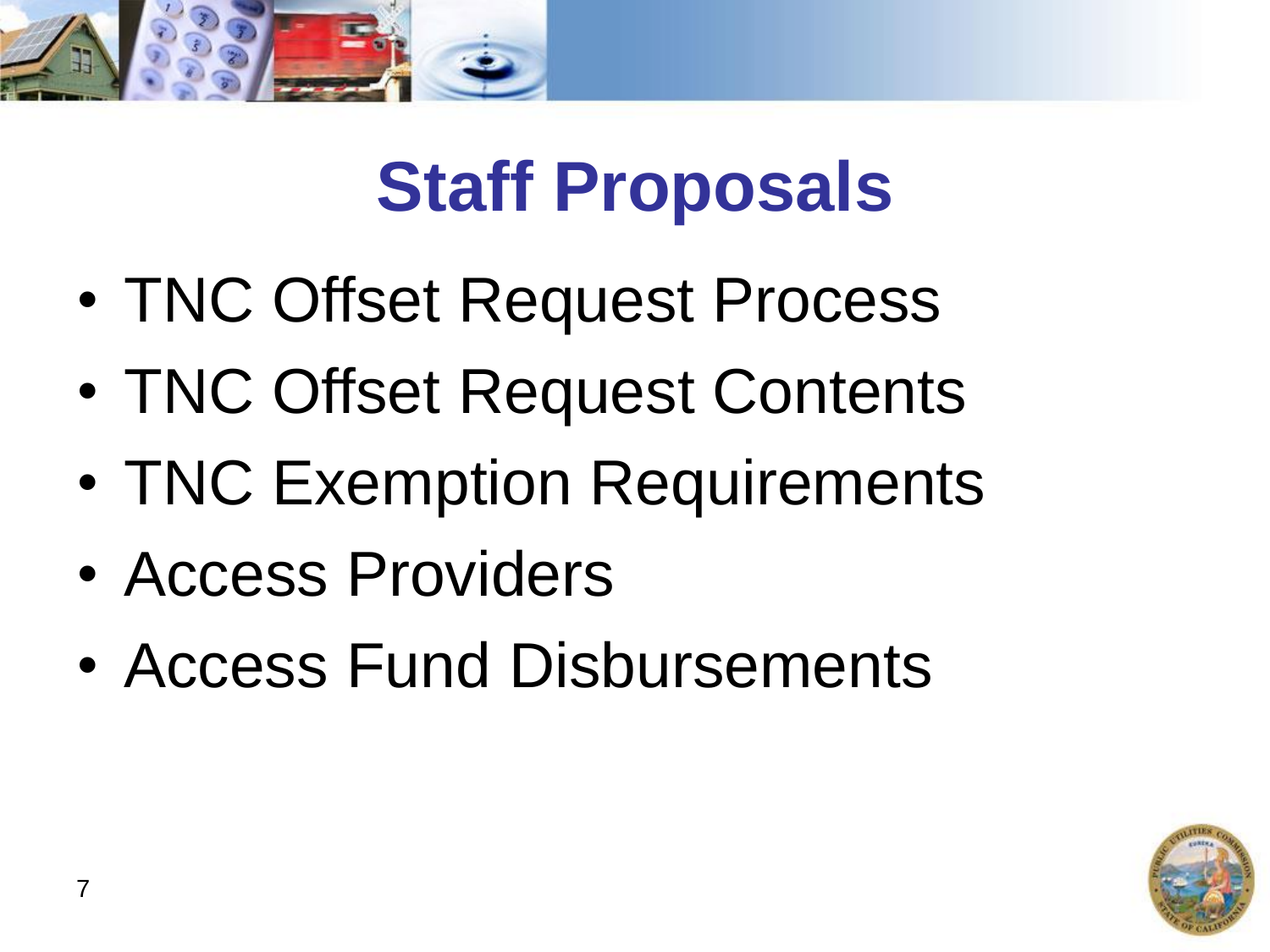

# **TNC Access Fund Offset**

• "…The commission shall **authorize a TNC to offset against the amounts** due pursuant to this subparagraph **for a particular quarter the amounts spent by the TNC during that quarter to improve WAV service** on its online-enabled application or platform for each geographic area and thereby **reduce the amount required to be remitted to the commission.** In order to offset amounts due pursuant to this subparagraph in a geographic area, the commission shall require a TNC, at a minimum, to **demonstrate**, in the geographic area, the **presence and availability of drivers with WAVs** on its online-enabled application or platform, **improved level of service, including reasonable response times**, due to those investments for WAV service compared to the previous quarter, **efforts undertaken to publicize and promote available WAV services to disability communities,** and a **full accounting of funds expended."** [Pub. Util. Code § 5440.5(a)(1)(B)(ii)]

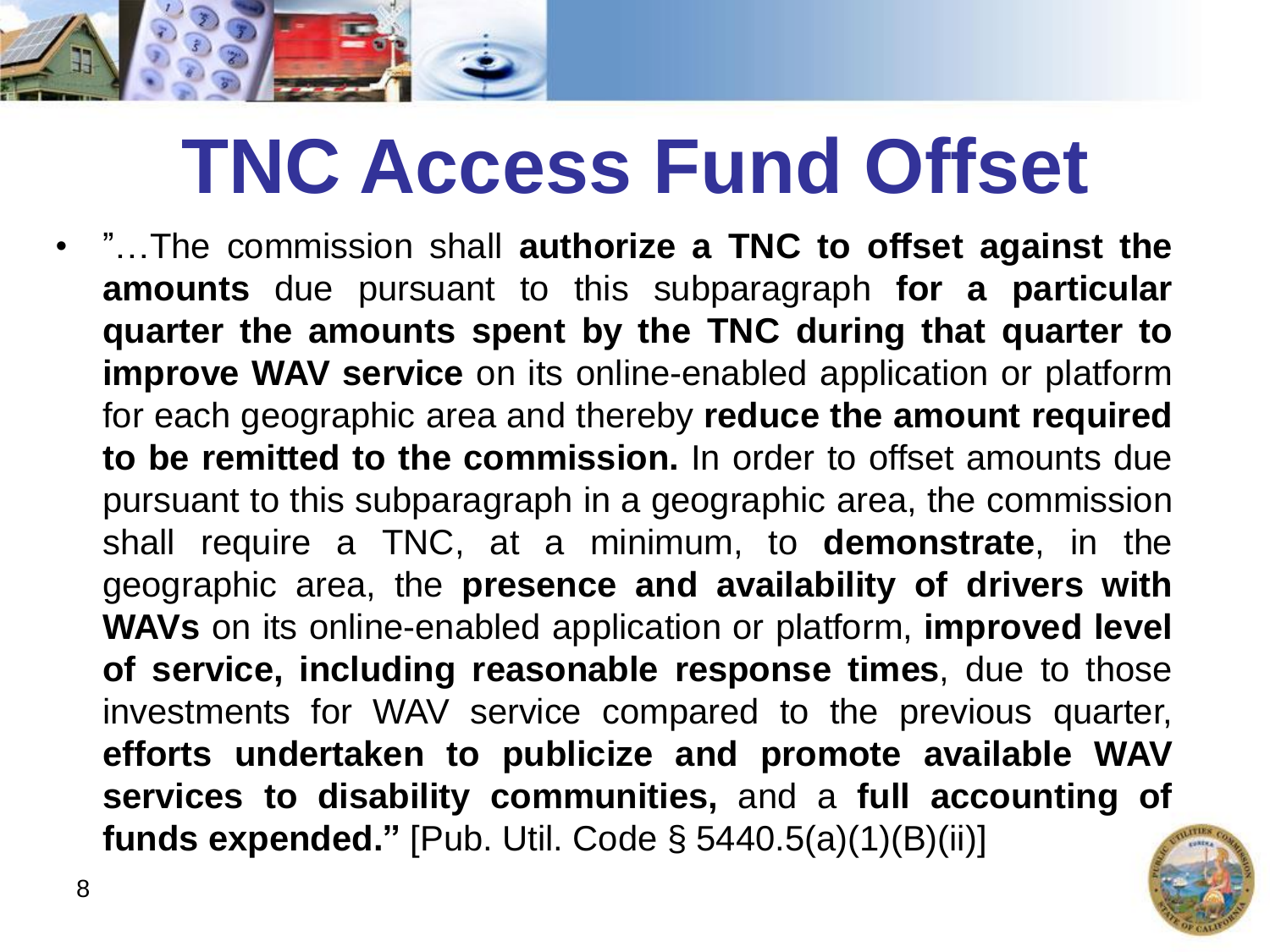

## **Staff Proposal: TNC Offset Request Process**

- Submit an "advice letter" as governed by General Order 96-B to request an offset.
	- Transparent process
	- Allows for comment/protest
	- Staff can grant or reject request
	- Staff disposition can be reviewed
- Due within 15 days of the end of each quarter on same schedule as Access Fund remittances.

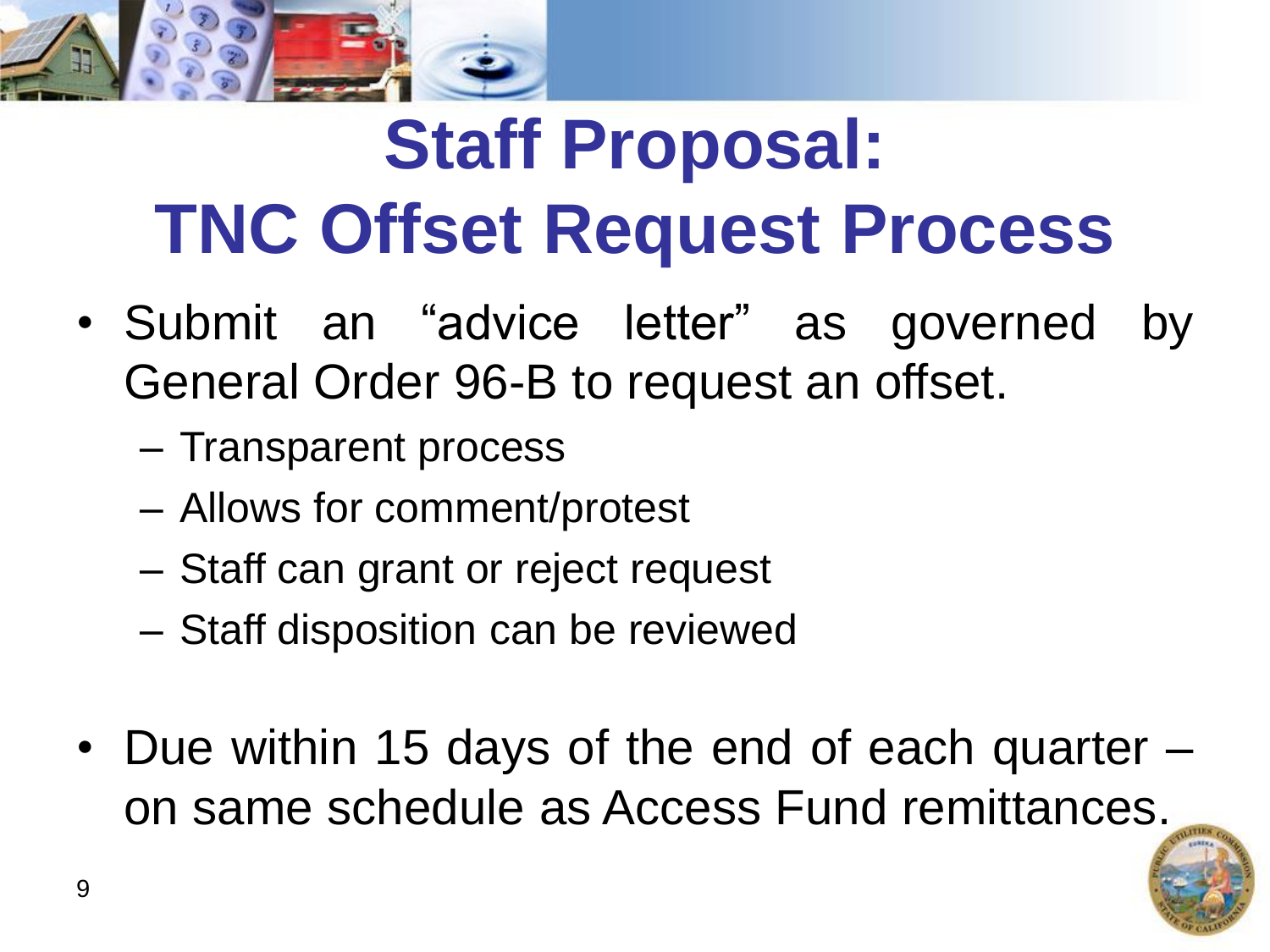

### **Staff Proposal: TNC Offset Request Process (Cont.)**

- Cap quarterly offsets at 90% of total fee amount collected within any geographic area
- Authorize TNCs to request retroactive offsets for investments in WAV service since July 1, 2019
- Require a TCP permit to provide WAV service directly or by contract with another transportation provider that also possesses a TCP permit

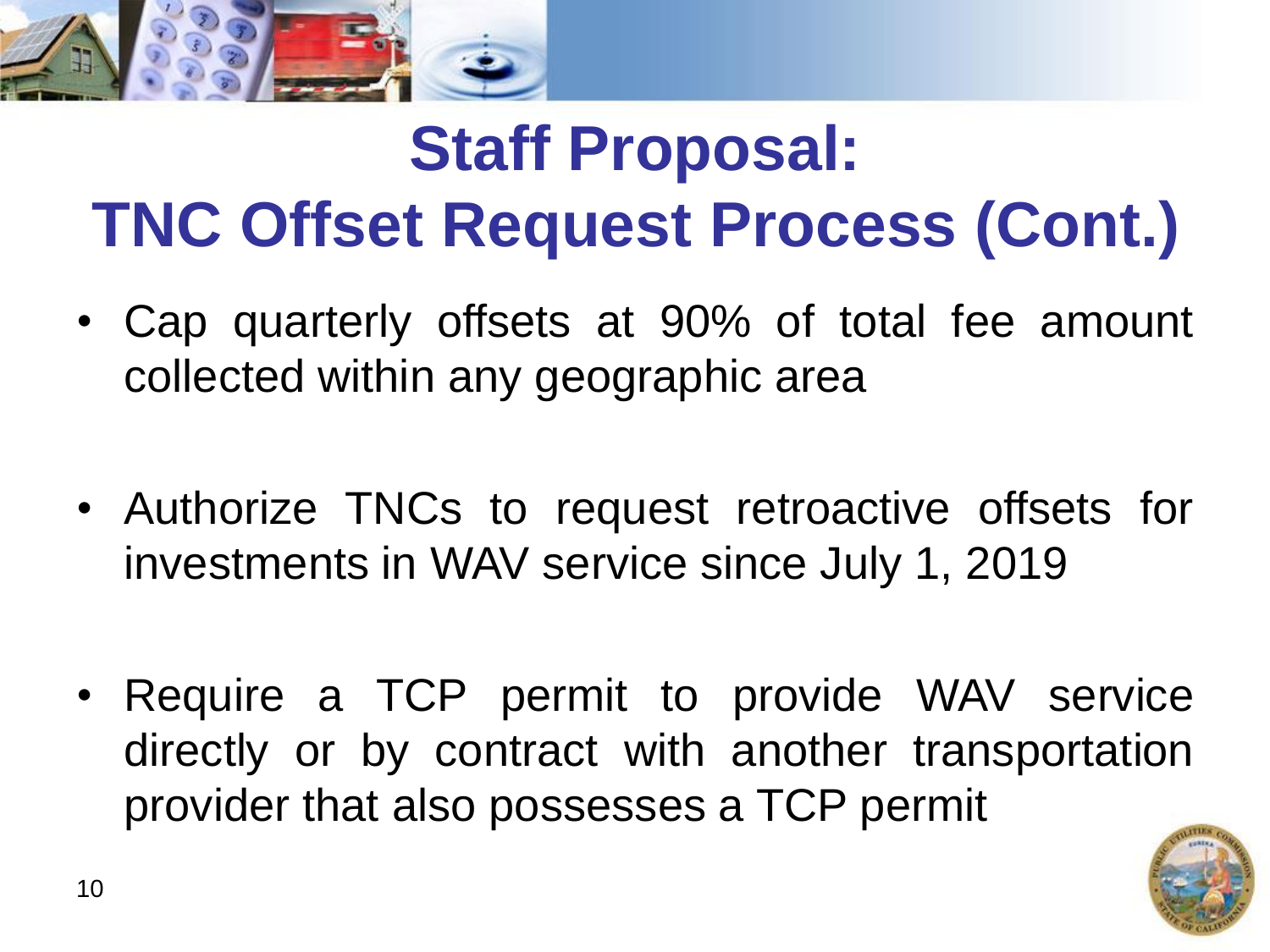

### **Staff Proposal: Contents of TNC Offset Requests**

- A. Demonstrate "presence" and "availability" of WAV service
- Report for each geographic area:
	- Number of WAVs in operation each month by hour of the day (e.g. 00:00 to 00:59, 01:00 to 01:59)
	- Number and percentage of WAV trips completed; not accepted; canceled by passenger; canceled due to "passenger no-show," and canceled by driver – each month, by hour of the day, and by zip code of trip request

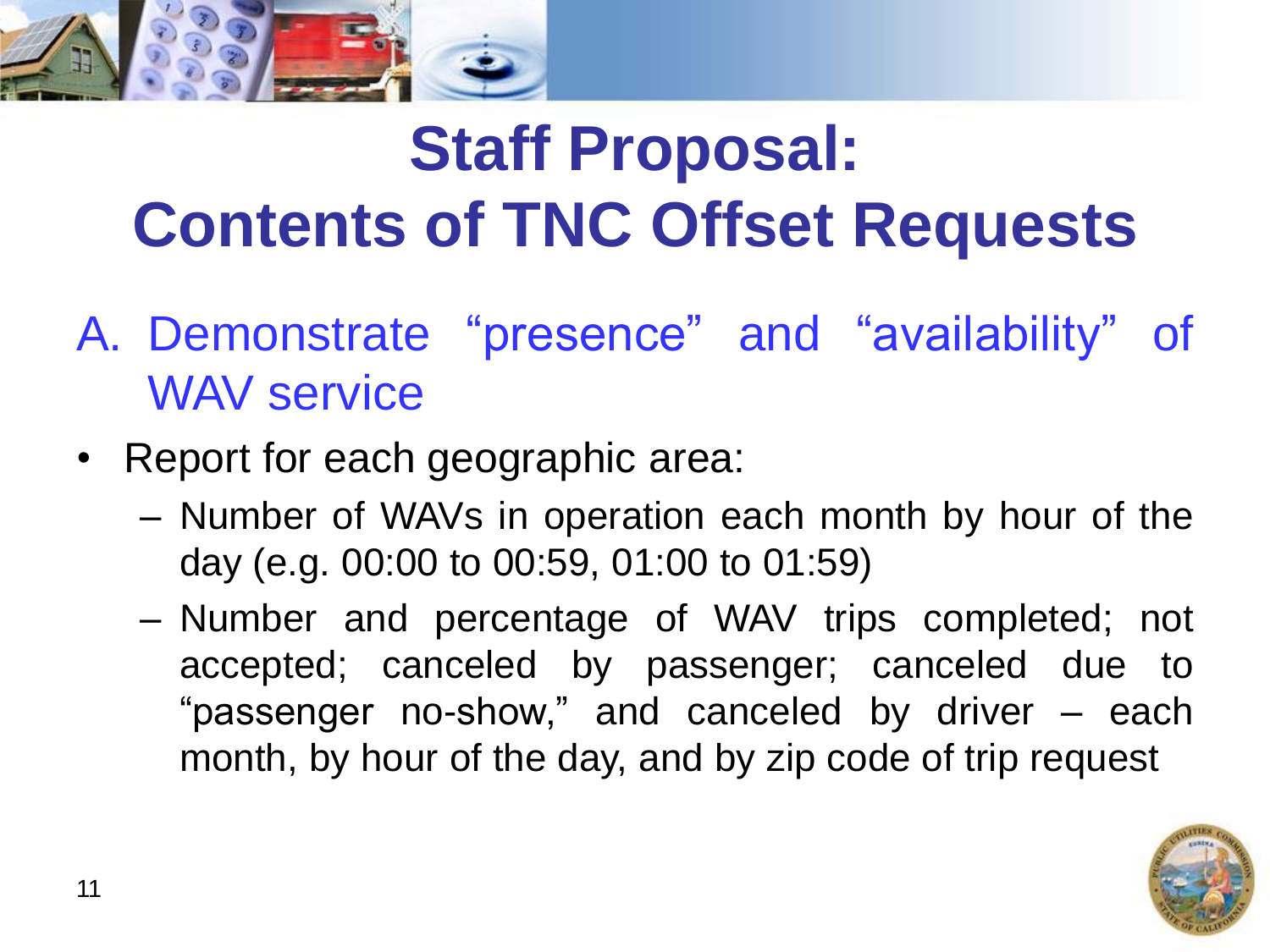

### **Contents of TNC Offset Requests (Cont.)**

- B. Demonstrate "improved level of service," including "reasonable response times..."
- Establish WAV trip response time standards for use in determining TNC offset requests:
	- CPED analyzed trip data from TNCs in their Annual Reports covering September 1, 2017 through August 31, 2018 to calculate the 50<sup>th</sup> (median) and 80<sup>th</sup> percentile response times in each geographic area/county.
	- CPED recommends that TNC trip response times for the general public be used as the basis for establishing "reasonable response times" for WAV trips in each geographic area/county.

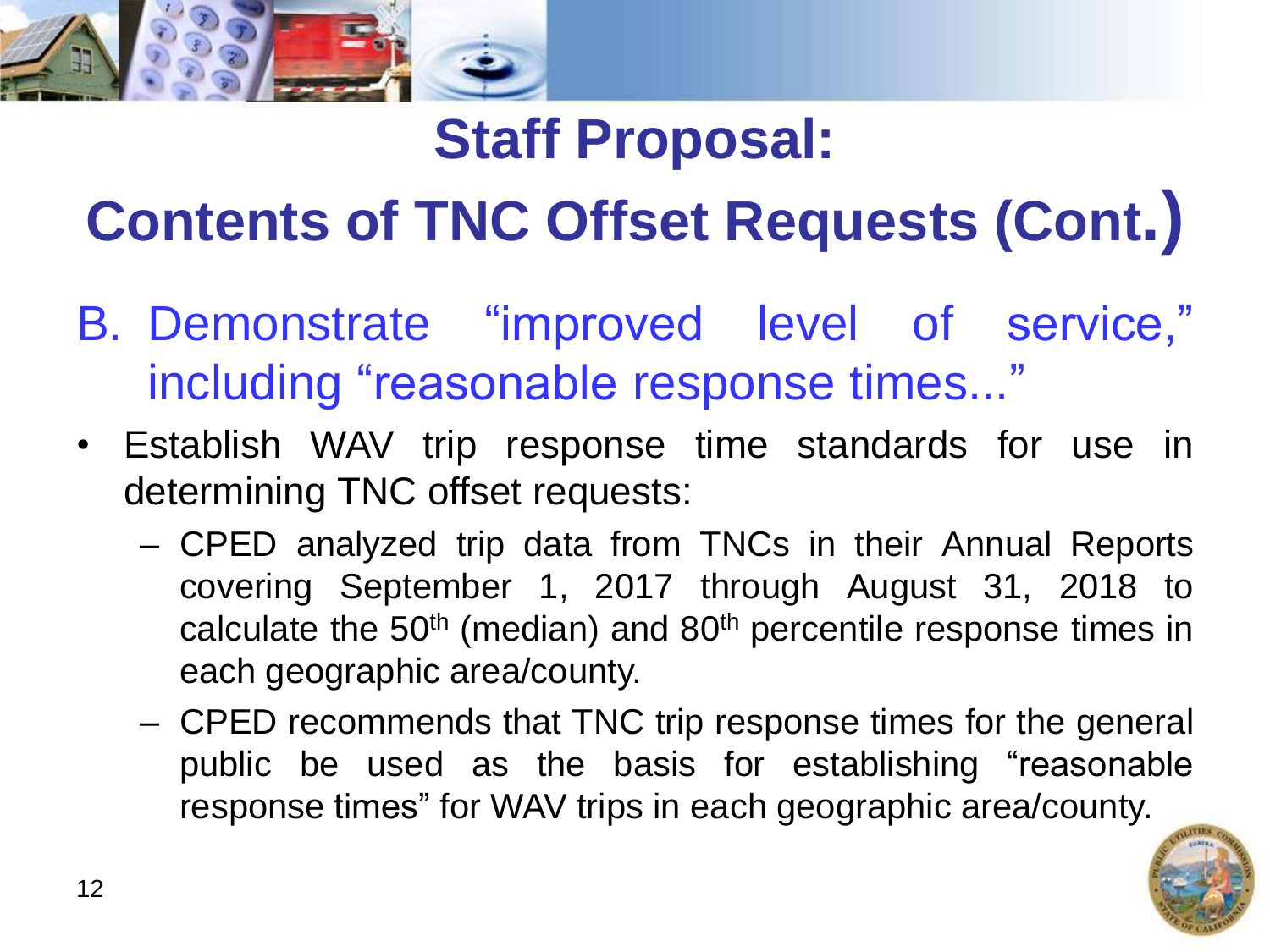#### **Contents of TNC Offset Requests (Cont.)**

| Table 1. Proposed WAV Trip Response Time Criteria for TNC Offsets                                                                        |                                             |                                         |
|------------------------------------------------------------------------------------------------------------------------------------------|---------------------------------------------|-----------------------------------------|
| <b>Geographic Area/County</b>                                                                                                            | <b>WAV Response Time</b><br><b>Standard</b> | 2x WAV Response Time<br><b>Standard</b> |
| San Francisco                                                                                                                            | 8 minutes                                   | 16 minutes                              |
| Alameda, Los Angeles, San Diego, San Mateo, Santa Clara                                                                                  | 10 minutes                                  | 20 minutes                              |
| Napa, Orange, Sacramento, San Luis Obispo, Santa Barbara,<br>Yolo                                                                        | 12 minutes                                  | 24 minutes                              |
| Butte, Fresno, Kern, Monterey, San Bernardino, Santa Cruz,<br>Solano                                                                     | 15 minutes                                  | 30 minutes                              |
| Contra Costa, El Dorado, Marin, Placer, Riverside, San Joaquin,<br>Shasta, Sonoma, Stanislaus, Ventura                                   | 20 minutes                                  | 40 minutes                              |
| Del Norte, Humboldt, Imperial, Inyo, Kings, Lassen, Mendocino,<br>Madera, Merced, Mono, Nevada, Plumas, Sutter, Trinity,<br>Tulare, Yuba | 25 minutes                                  | 50 minutes                              |
| Alpine, Amador, Calaveras, Colusa, Glenn, Lake, Mariposa,<br>Modoc, San Benito, Sierra, Siskiyou, Tehama, Tuolumne                       | 30 minutes                                  | 60 minutes                              |
| <b>Implementation Period</b>                                                                                                             | <b>Offset Service Level</b>                 | <b>Offset Service Level</b>             |
| July 2019 - June 2020                                                                                                                    | 50%                                         | 75%                                     |
| July 2020 - June 2021                                                                                                                    | 60%                                         | 80%                                     |
| July 2021 - June 2022                                                                                                                    | 70%                                         | 85%                                     |
| July 2022 - June 2023                                                                                                                    | 80%*                                        | 90%                                     |
| July 2023 - Onward                                                                                                                       | 90%*                                        |                                         |



\*Qualifies for exemption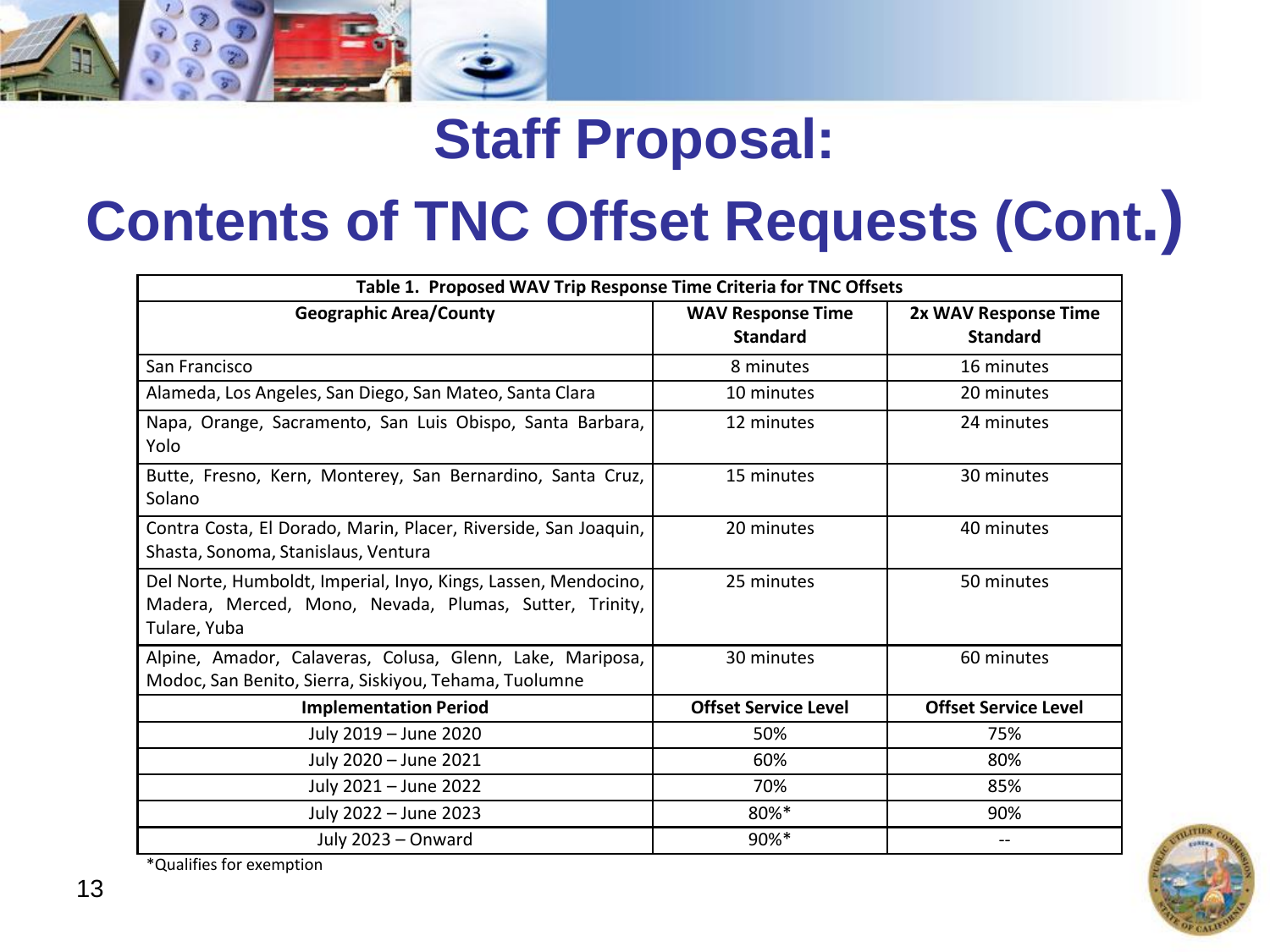

### **Contents of TNC Offset Requests (Cont.)**

#### C. Present WAV trip response time data

- Report, for each geographic area, the completed WAV trip request response times in deciles each month for each zip code.
	- e.g. 10% of all WAV trips that originated in zip code "00000" in September 2019 were fulfilled in 5.25 minutes, 20% fulfilled in 6 minutes, 30% fulfilled in 7.5 minutes, etc.

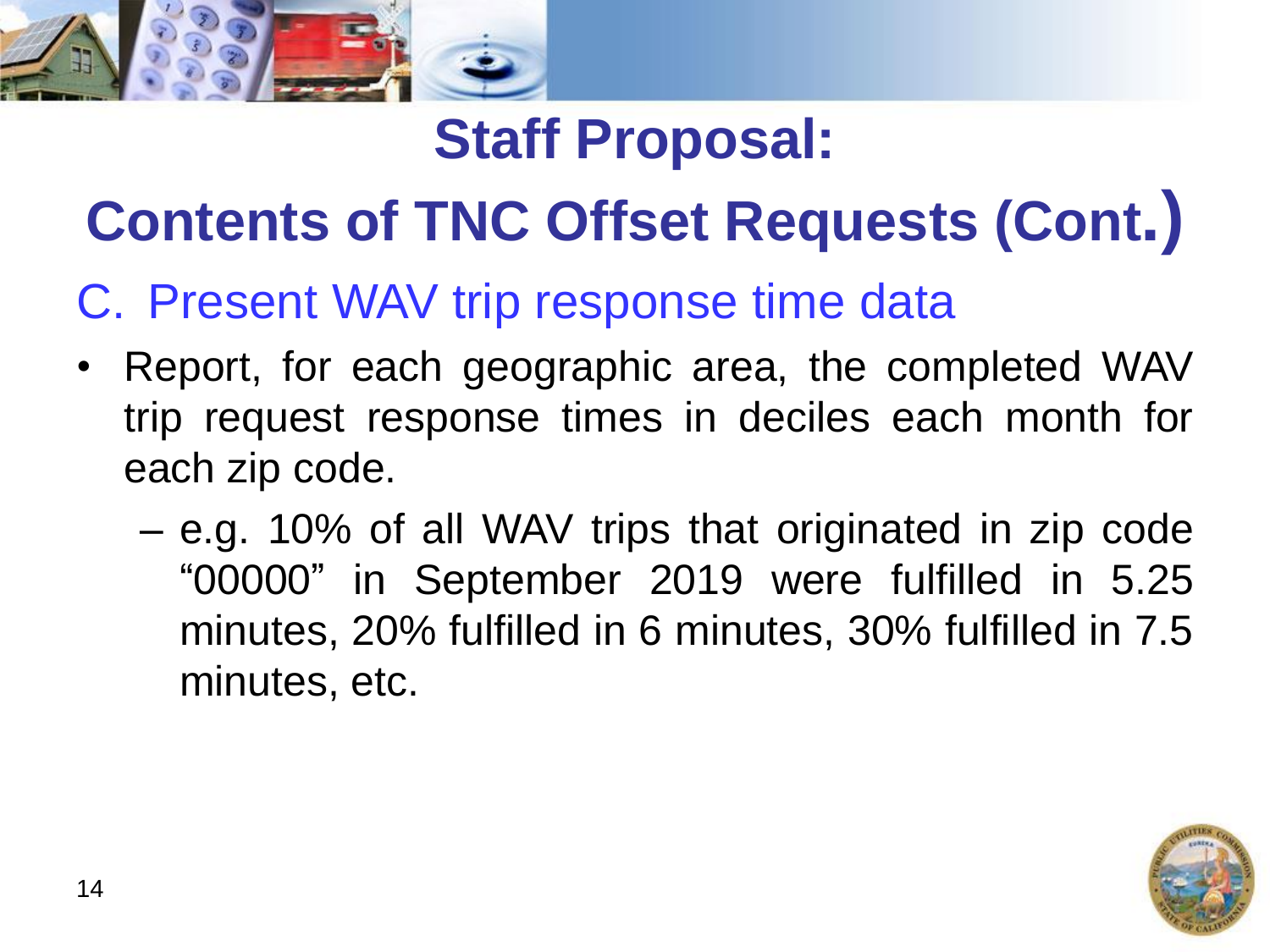

### **Contents of TNC Offset Requests (Cont.)**

- D. Demonstrate "a full accounting of funds expended"
- Present categorized expenditures made within the quarter and explain how those investments were used to improve WAV service
	- Suggested categories include marketing and outreach; maintenance and equipment; discounts to passengers; driver incentives; training; etc.
- Maintain documentation (i.e. receipts and invoices) for duration of program and make available to CPUC upon request

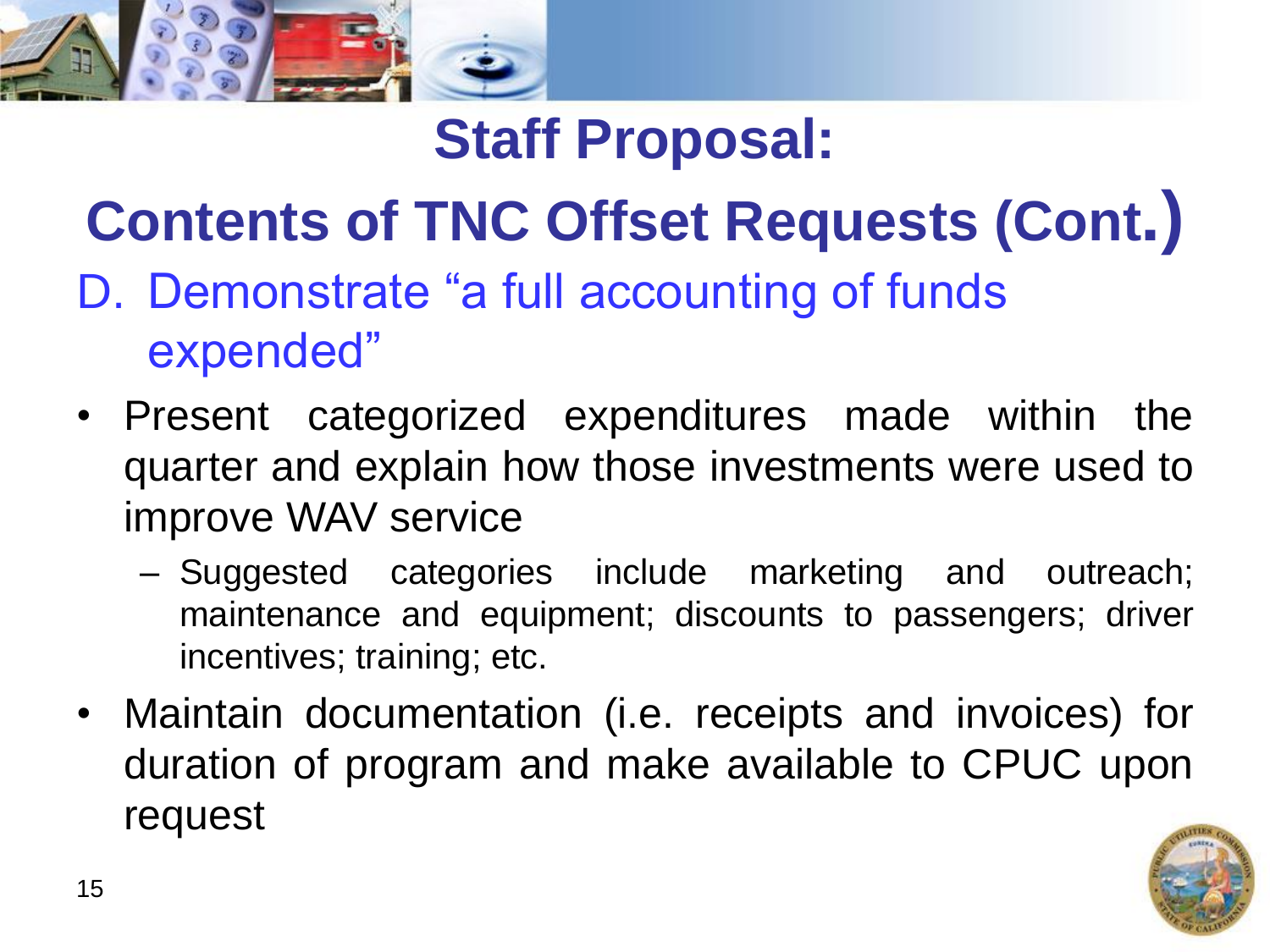

### **Contents of TNC Offset Requests (Cont.)**

#### E. Present evidence of WAV driver training

- Certify all drivers operating WAVs on their platforms are required to receive WAV driver training within the past three years
	- Training includes sensitivity training; passenger assistance techniques; accessibility equipment use; door-to-door service; and safety procedures
- Identify WAV driver training programs used in geographic area
- Report number of drivers operating in geographic area that completed WAV driver training
- Maintain WAV driver training records for duration of program and make available to CPUC upon request

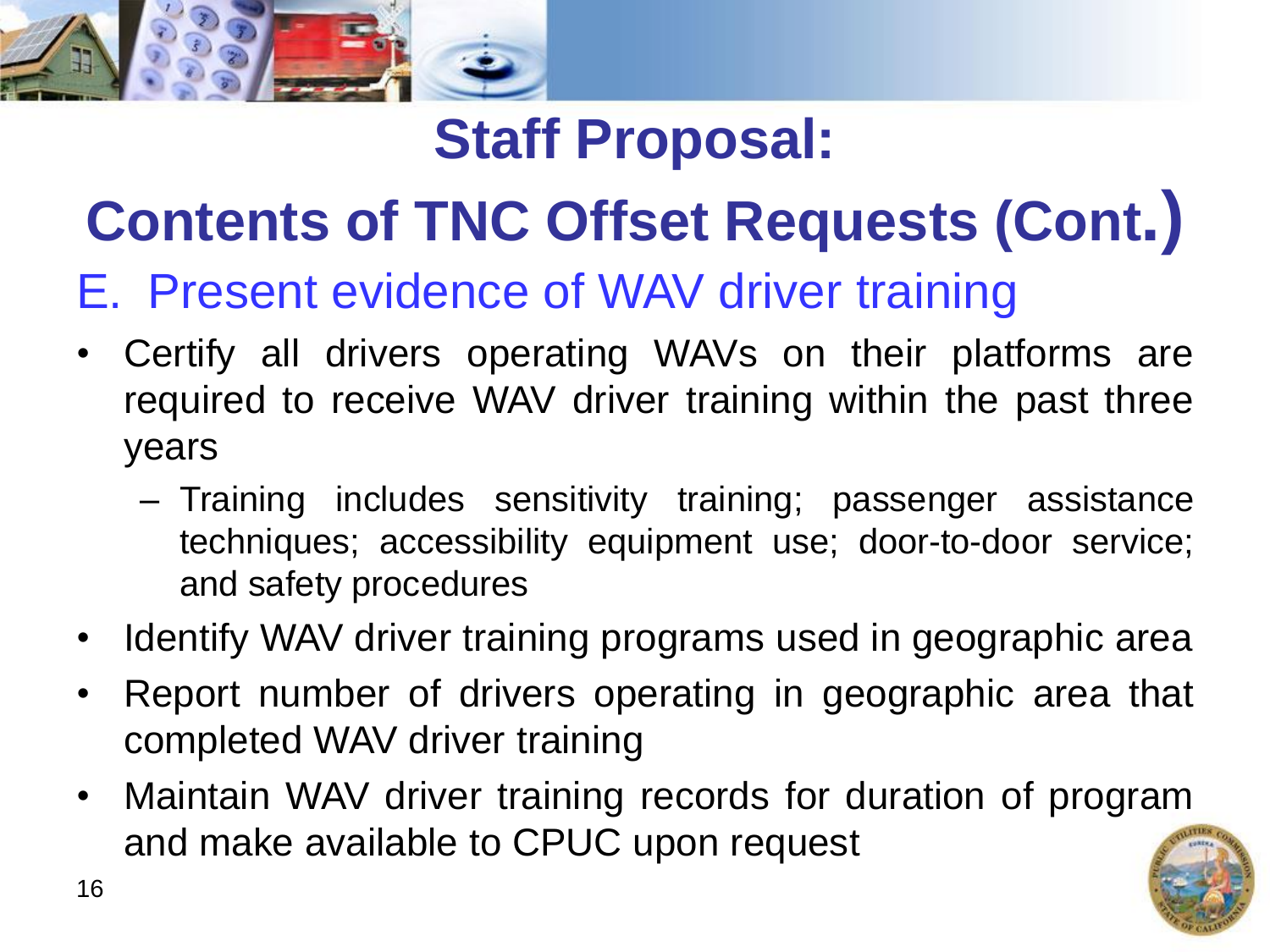

### **Contents of TNC Offset Requests (Cont.)**

F. Present evidence of WAV safety inspections

- Certify that all WAVs must be inspected for safety and compliance with ADA within the past year to operate on TNC platform
	- Expand annual "19-point" vehicle safety inspection to include all adaptive equipment on WAVs (e.g. ramps, lifts, securement systems)
- Maintain records of completed annual WAV safety inspections for duration of program and make available to CPUC upon request

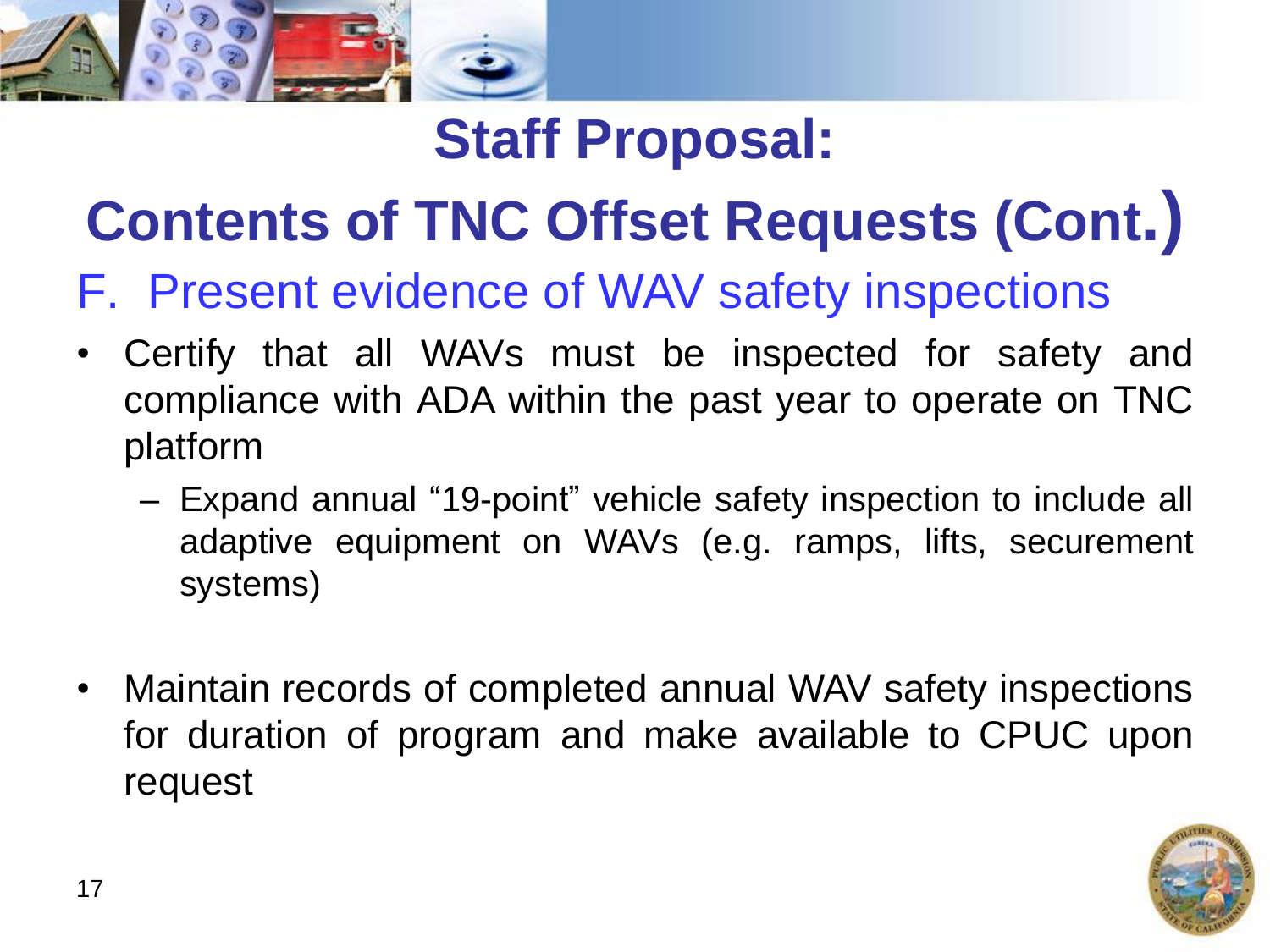

### **Contents of TNC Offset Requests (Cont.)**

- G. Demonstrate "efforts undertaken to publicize and promote available WAV services to disability communities"
- Provide list of entities partnered with from disability communities
	- Demonstrate with documentation how those partnerships were used to publicize and promote available WAV services
- Require supporting documentation of marketing and promotional efforts (e.g. copies of advertisements, informational materials, screenshots from websites, etc.)

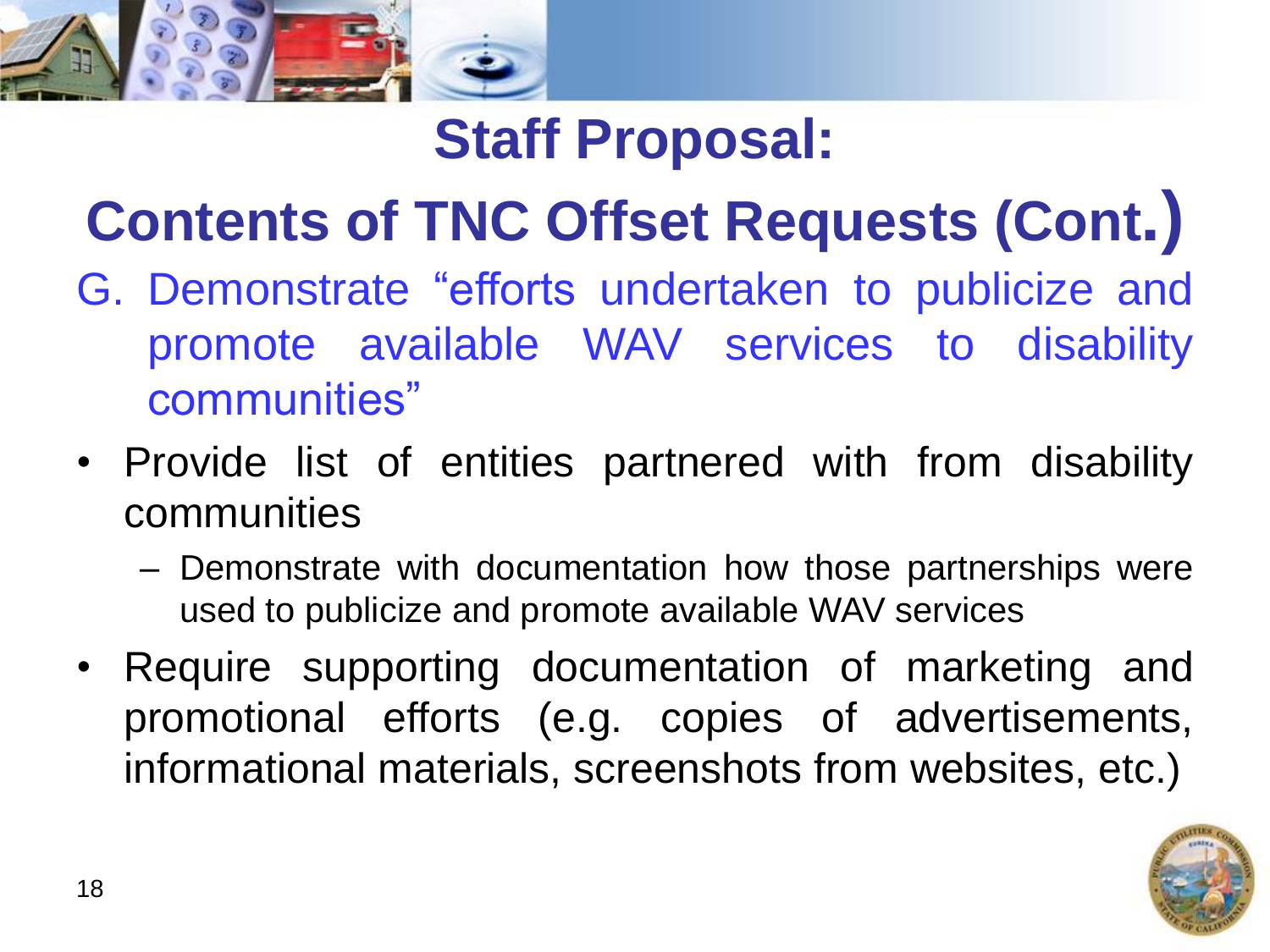

## **TNC Fee Remittance Exemption**

• (G) "The commission shall require each transportation network company to be accessible to persons with disabilities in order to be exempt from paying the charge required pursuant to subparagraph (B). The commission shall **adopt a designated level of WAV service that is required to be met** in each geographic area via a TNC's online-enabled application or platform in order **for the TNC to be exempt from paying the fee required**… for the next year in that geographic area. As part of the designated level of WAV service for each geographic area, the commission shall require a TNC, at a minimum, to have **response times for 80 percent of WAV trips** requested via the TNC's online-enabled application or platform **within a time established by the commission for that geographic area**. If a TNC meets the WAV service level requirement established pursuant to this subparagraph in a geographic area selected pursuant to subparagraph (D) for a particular year, the **TNC is exempt from paying the fee… for the next year for that geographic area** only…" [Pub. Util. Code § 5440.5  $(a)(1)(G)]$ 

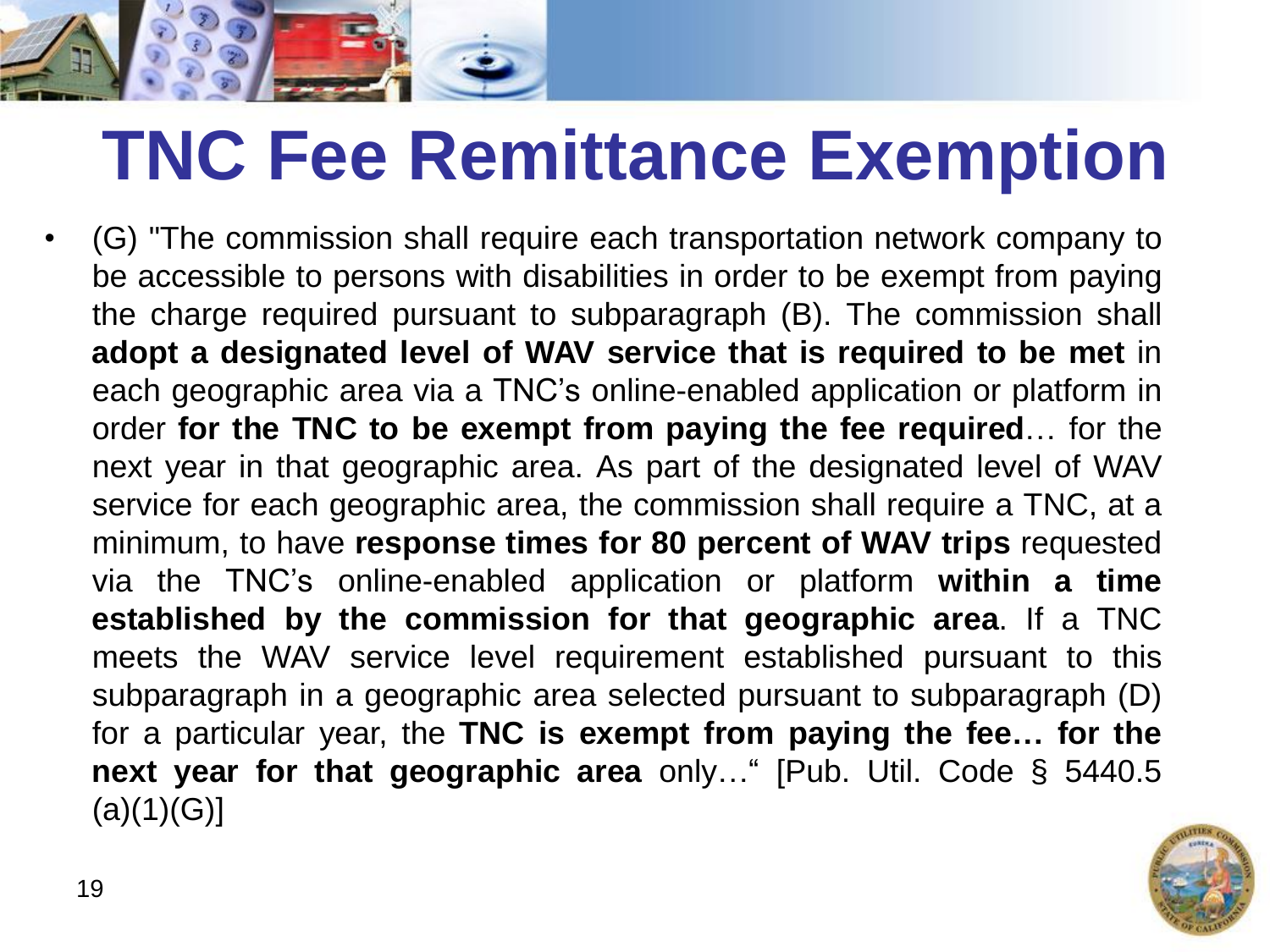

## **Staff Proposal: TNC Exemptions**

- Use WAV Response Time Standards, proposed for evaluation of offsets, in adopting "designated level of WAV service" for each geographic area
	- A TNC must fulfill at least 80% of WAV trips within the geographic area's WAV Response Time Standard to qualify for an exemption.
- Submit exemption requests annually as an "advice letter" within 15 days after end of State fiscal year (i.e. July 15)
- Continue quarterly reporting during exemption period
	- Submit quarterly "information only" advice letters containing same information included in offset requests
	- Report number of completed trips that originated in the geographic area where an exemption has been granted on quarterly "Access Fund Fee Statement"
	- Require quarterly fee remittance again for following year if TNC fails to sustain designated level of WAV service during year-long exemption period

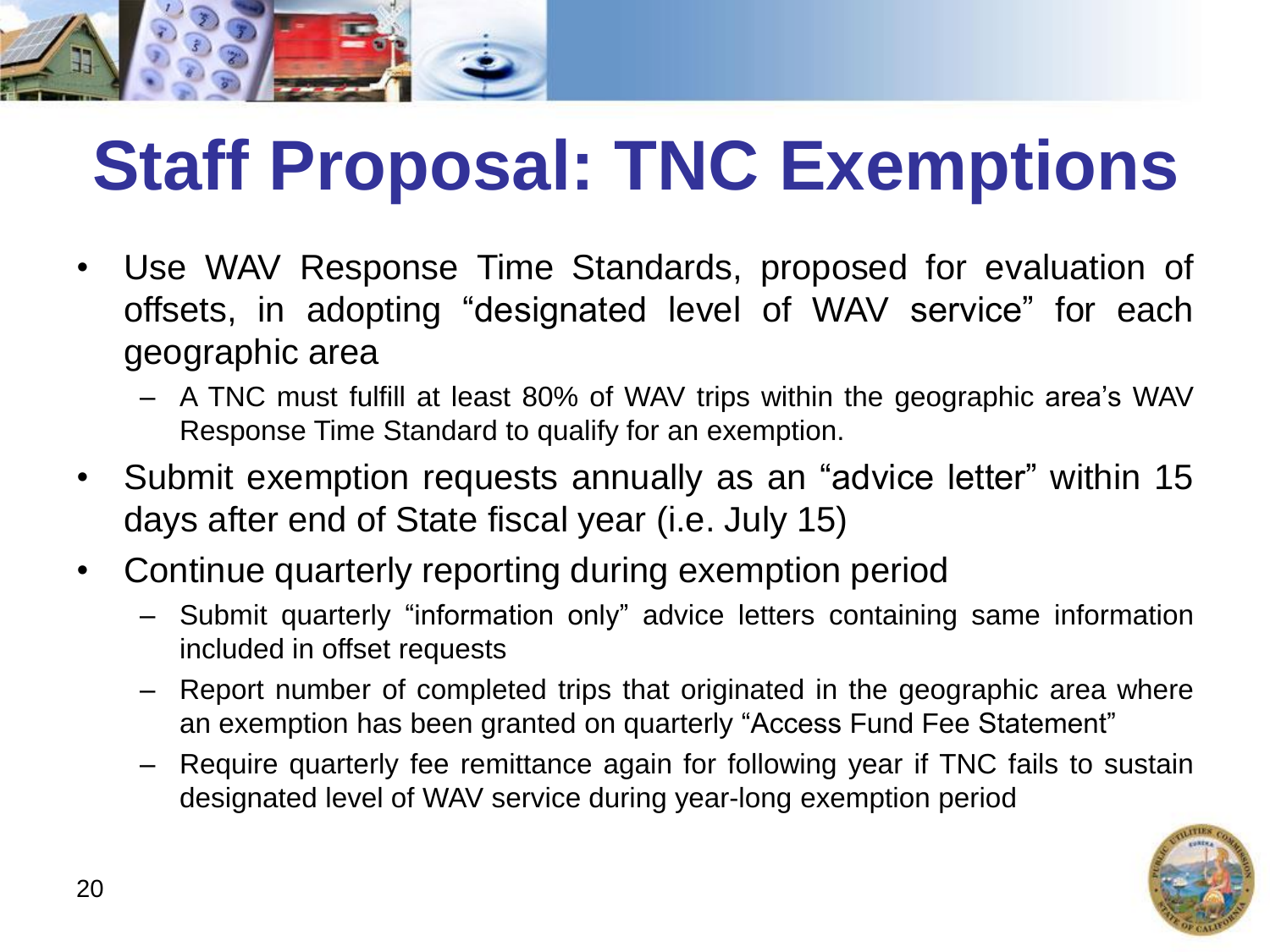

#### **Staff Proposal: TNC Exemptions (Cont.)**

- In a geographic area where an exemption has been granted, a TNC is still required to collect the per-trip "Access for All" fee but not to remit it to CPUC each quarter.
	- *(ii) Each TNC shall charge its customers on each TNC trip completed the full amount of the per-trip fee established pursuant to this subparagraph, and remit the total amount of those fees charged to the commission each quarter…*
	- *(G) The commission shall require each transportation network company to be accessible to persons with disabilities in order to be exempt from paying the charge required pursuant to subparagraph (B)…*
- Where an exemption has been granted, if a TNC collects more moneys in "Access for All" fees than it has invested in WAV service, the remaining fee moneys may still only be used for their intended purpose of providing on-demand transportation services for persons with disabilities.

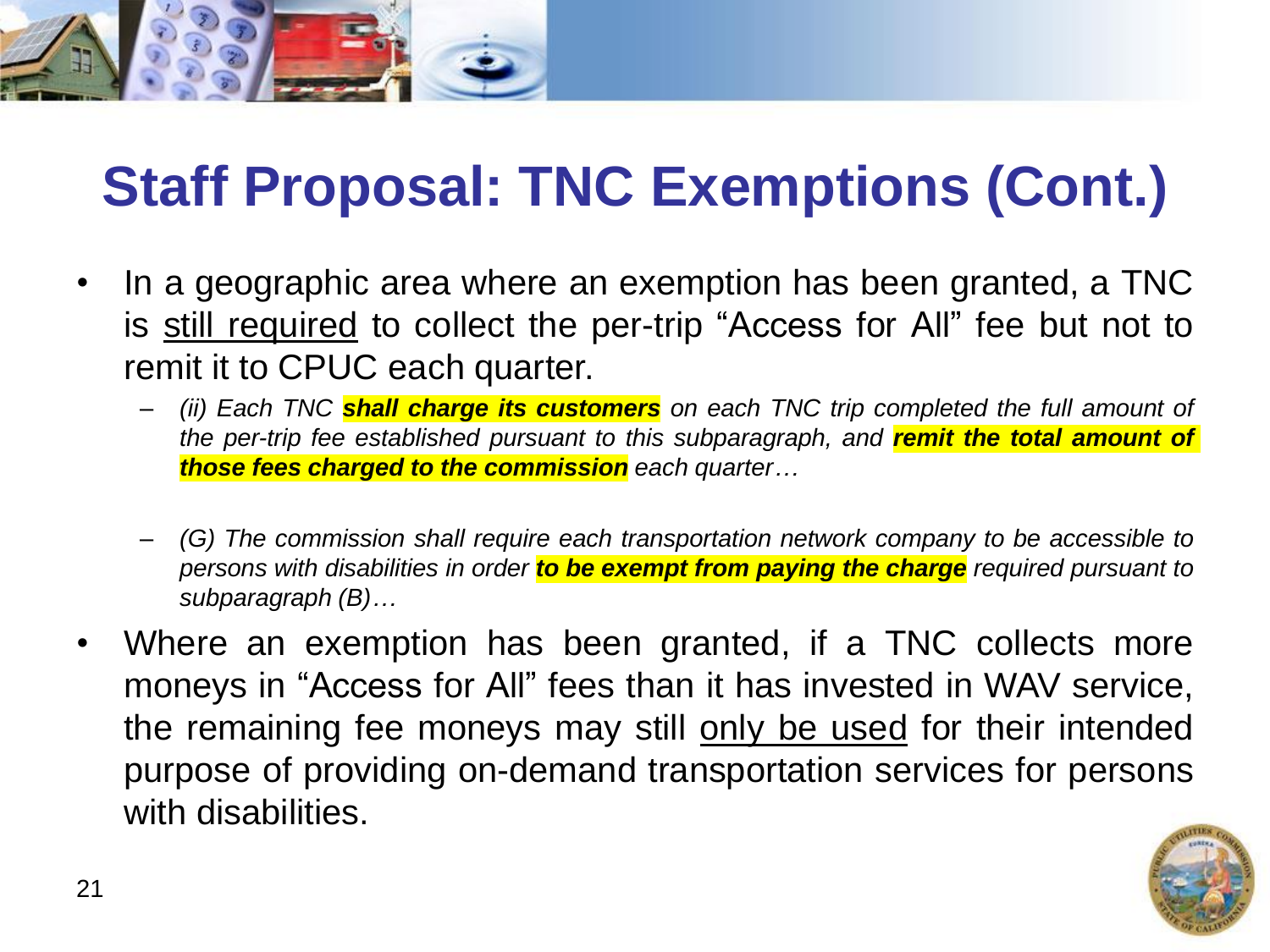

22

### **Access Providers**

• (a) "Access provider" means an organization or entity that **directly provides, or contracts with a separate organization or entity to provide,** on-demand transportation to meet the needs of persons with disabilities. [Pub. Util. Code § 5431.5]

### **"Independent Entity"**

• (c) "The commission may hire an independent entity **to administer the program** established pursuant to subdivision (a) and **to complete the report** required pursuant to paragraph (2) of subdivision (a)." [Pub Util. Code § 5440.5(c)]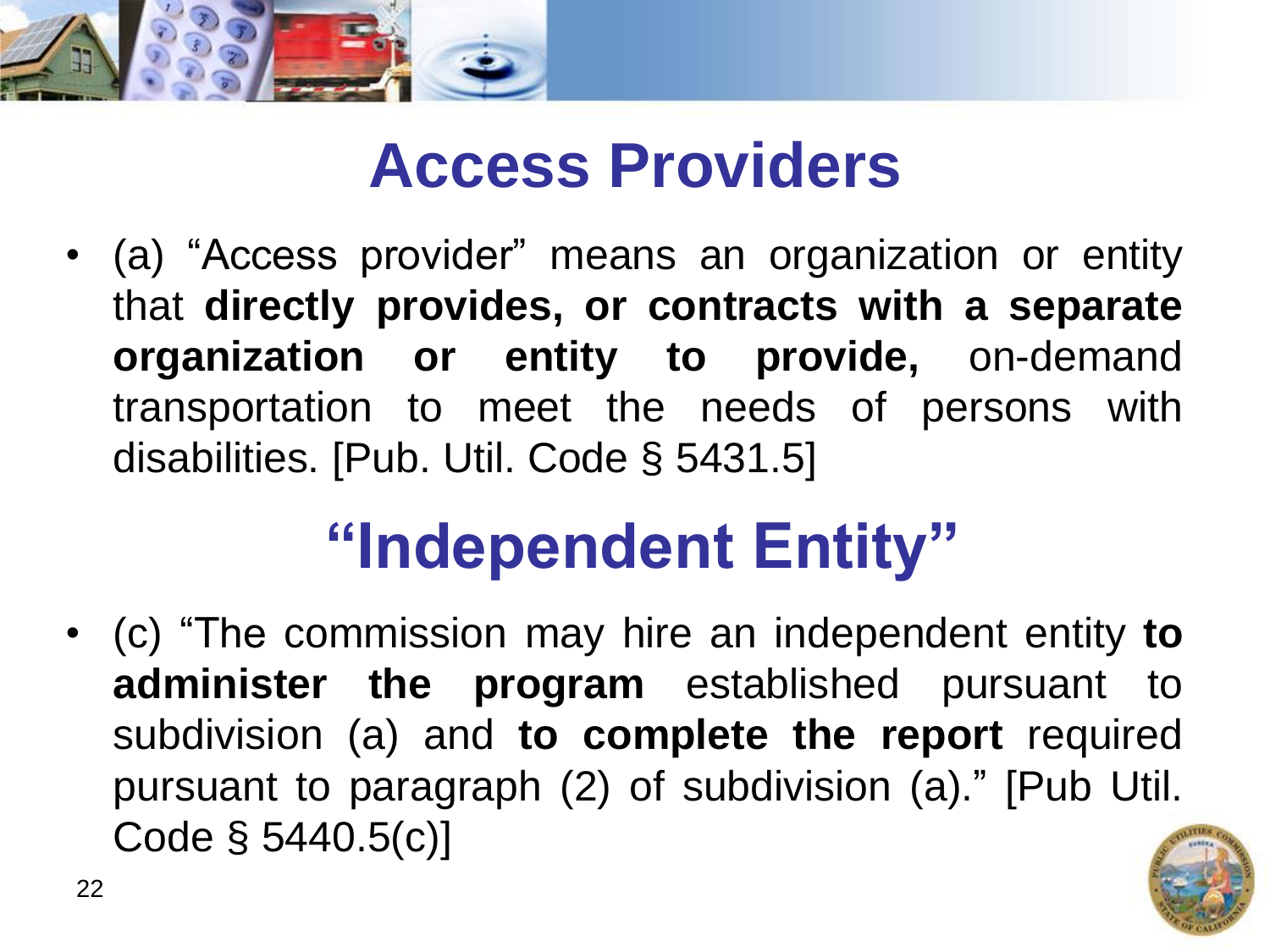

### **Access Fund Disbursements**

• (E) "**The commission shall request access providers to submit applications to receive funds… by April 1, 2020.** The commission may accept applications for new on-demand transportation programs or partnerships any time after April 1, 2020. From the applications that are submitted, **the commission shall select by July 1, 2020, on-demand transportation programs or partnerships to receive funding** based on criteria adopted by the commission in consultation with stakeholders described in subparagraph (A). As part of the criteria, the commission shall require an access provider to demonstrate in its application, at a minimum, how the program or partnership **improves response times for WAV service compared to the previous year, the presence and availability of WAVs within the geographic area, and efforts undertaken to publicize and promote available WAV services to disability communities.**" [Pub. Util. Code § 5440.5(a)(1)(E)]

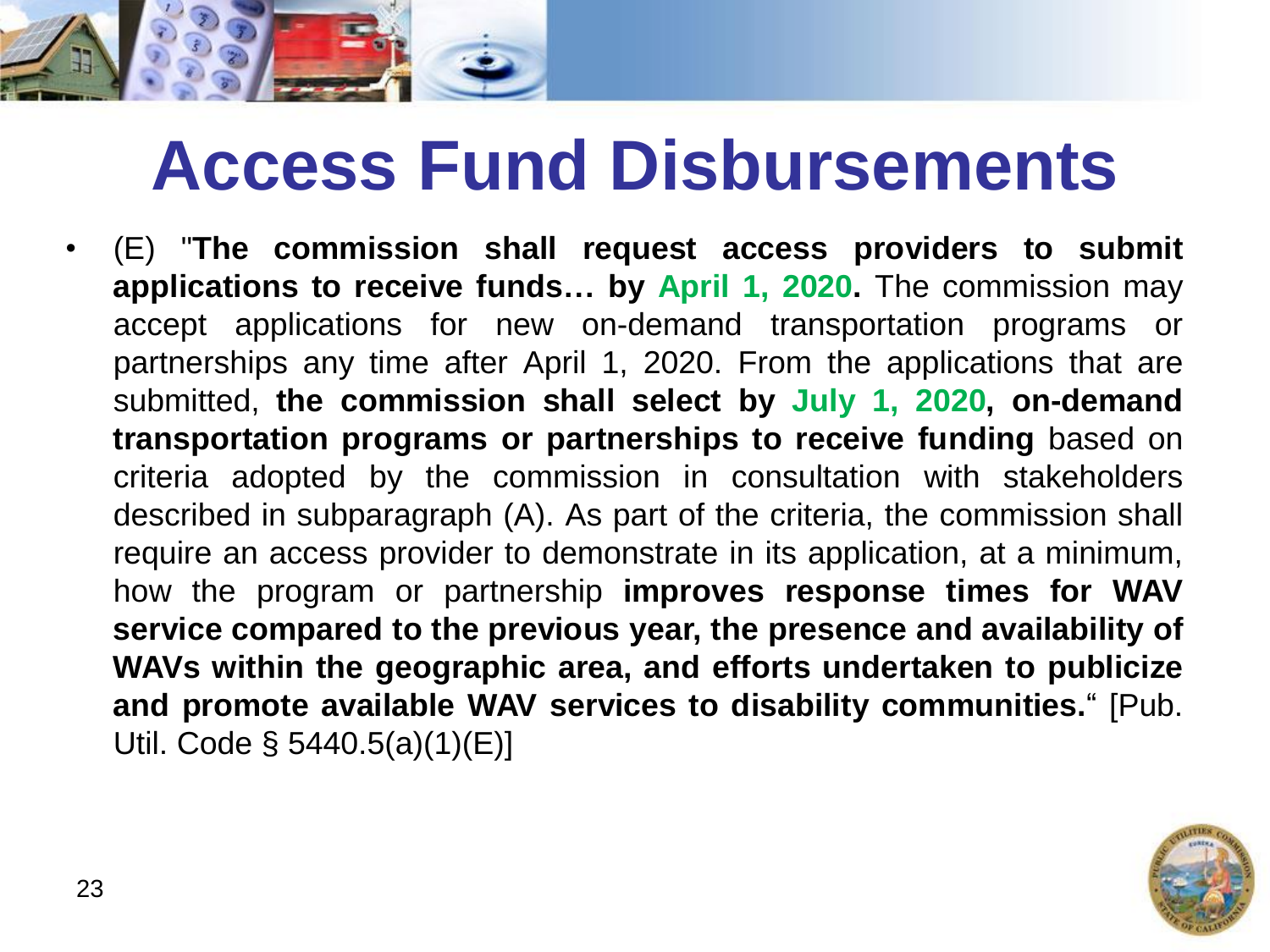

## **Staff Proposal: Access Fund**

- A. Authorize transit planning agencies to receive and disburse Access Fund moneys to provide on-demand WAV transportation to persons with disabilities
- Allow programmatic administration of Access Fund to be delegated to county transportation commissions (CTCs), metropolitan planning organizations (MPOs) or regional transportation planning agencies (RTPAs) for geographic areas under their jurisdiction
	- Unlike other jurisdictions (Chicago, New York City, Portland, Seattle) with fees to support on-demand WAV transportation, local entities in California are generally preempted from imposing own fees on TNC operations.
	- However, transportation planning and funding agencies are more experienced with accessible transportation funding (e.g. federal Section 5310 "Enhanced Mobility for Seniors and Individuals with Disabilities Program") and are better positioned than Commission to recognize and meet transportation needs of persons with disabilities

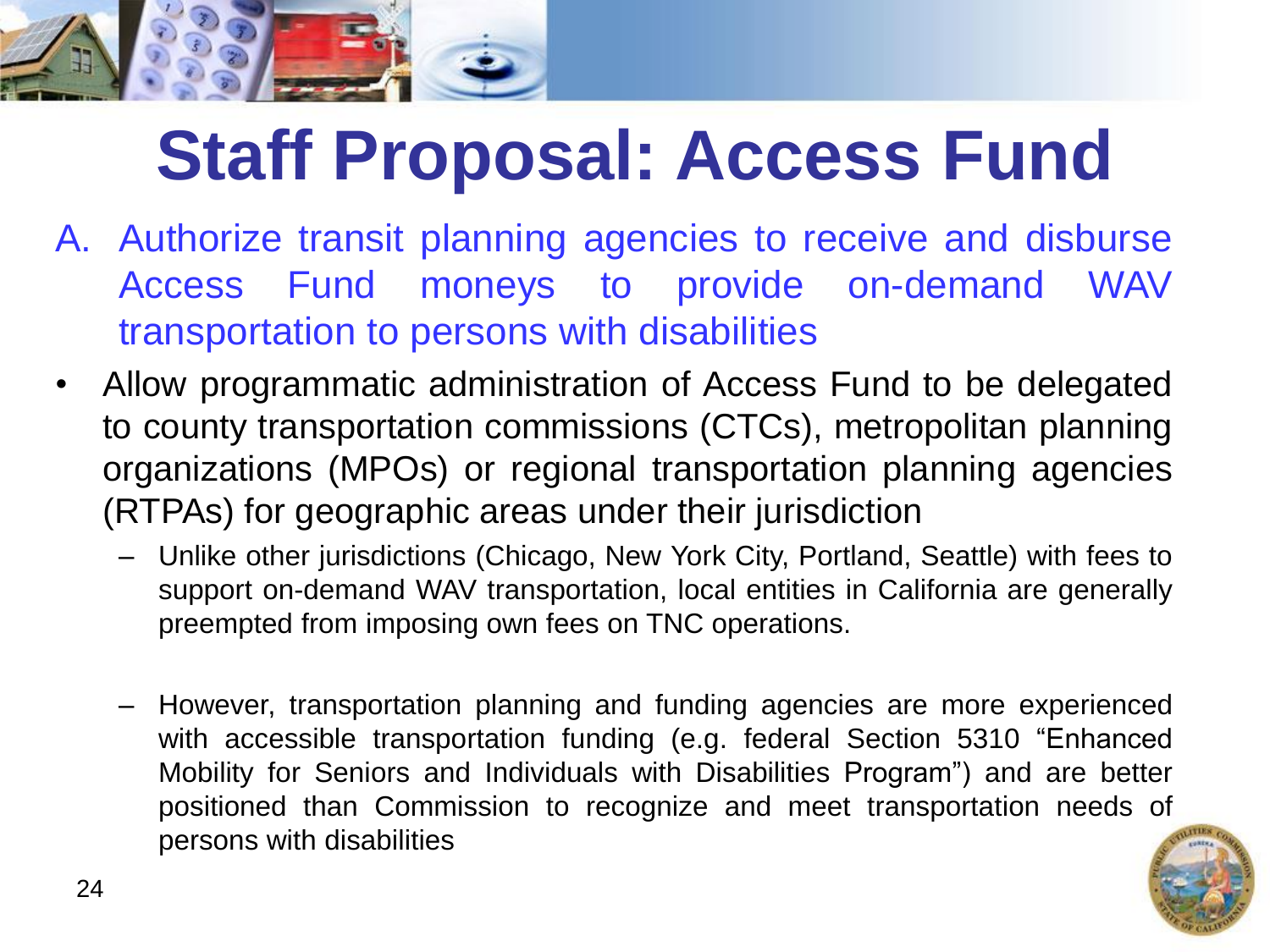

- B. CPED to develop process for transit planning agencies to apply to be "Access Fund Administrators"
	- Require "Access Fund Administrators" to:
		- ‒ Report, for each geographic under their jurisdiction, the same information on a quarterly basis about access providers that receive Access Fund moneys as TNCs that seek offsets would report
		- ‒ Certify they will only spend and disburse Access Fund moneys in accordance with the conditions and criteria establish by the Commission
	- Approve "Access Fund Administrators" and annual disbursements to them via Commission Resolution
	- Require a balance of least \$100,000, in total from all geographic areas within the Access Fund Administrator's jurisdiction, to be available in the Access Fund prior to transfer of moneys

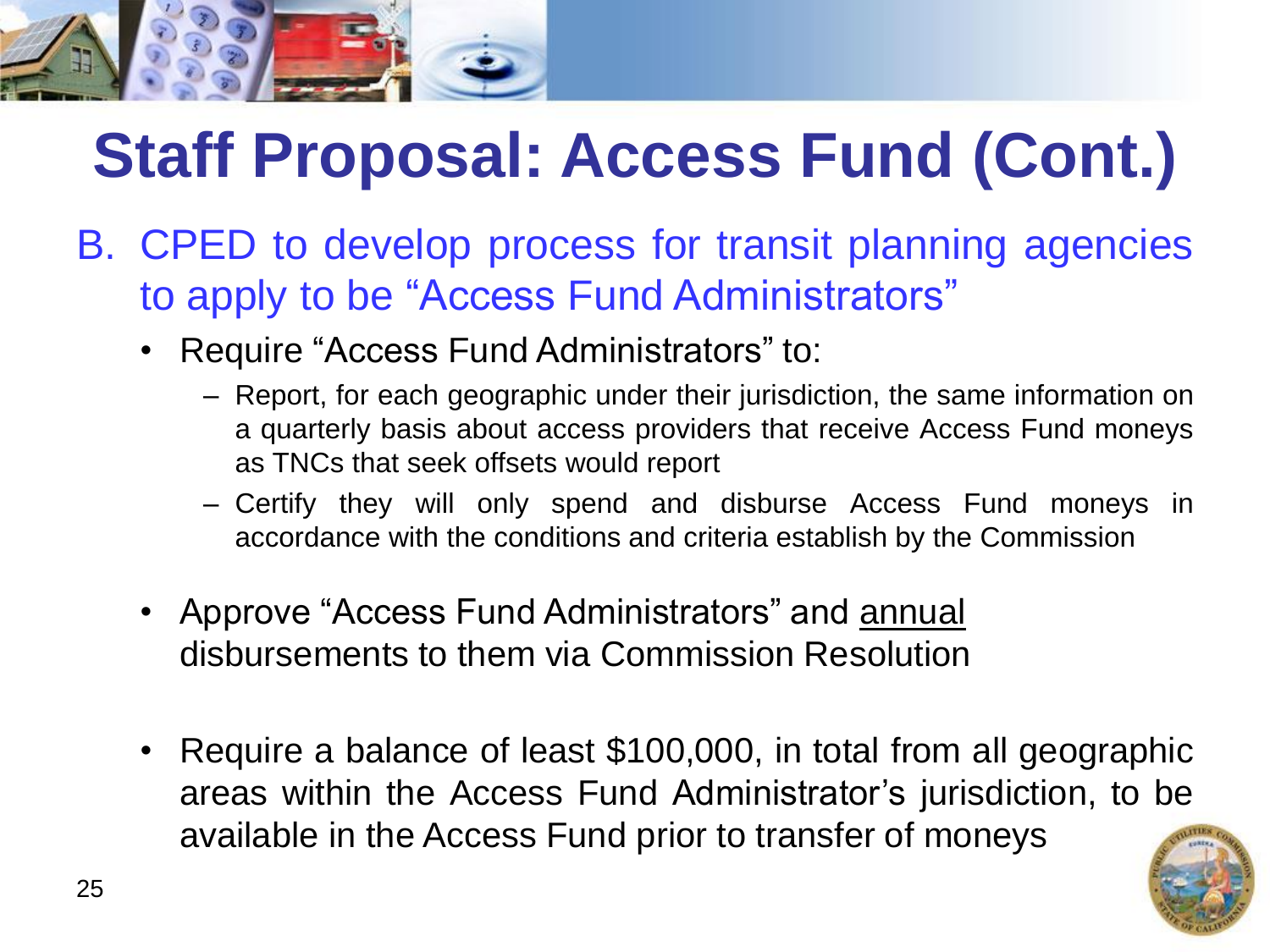## **Staff Proposal: Access Fund (Cont.)**

- C. Adopt similar requirements for Access Providers as for TNCs
- Report quarterly for each geographic area:
	- Number of WAVs in operation each month by hour of the day
	- Number and percentage of WAV trips completed; not accepted; canceled by passenger; canceled due to "passenger no-show;" and canceled by driver – each month, by hour of the day, and by zip code of trip request
	- Completed WAV trip request response times in deciles each month for each zip code
- WAV driver training and vehicle safety inspections
	- Certify that they require all WAVs operated by access providers to be inspected annually and approved for conformance with ADA "Accessibility Specifications for Transportation Vehicles"
	- Certify that all WAV drivers are required to receive WAV driver training at least every three years
	- Maintain records and provide them to Commission upon request

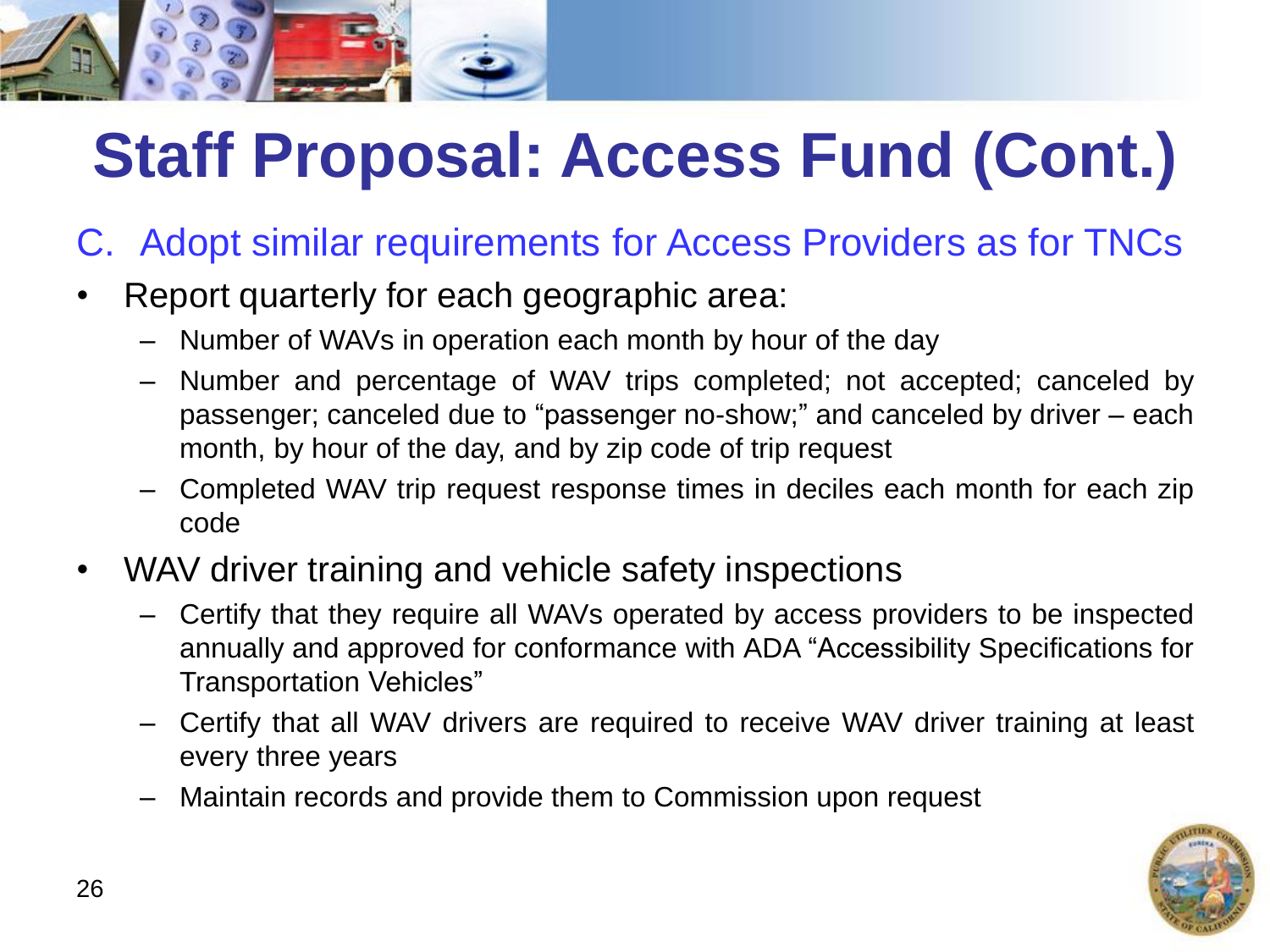

### **Staff Proposal: Access Fund (Cont.)**

- D. Allow TNCs to apply as "Access Providers" in geographic areas where they have satisfied criteria for exemption
- Use same "WAV Response Time Standards" for each geographic area to measure and directly compare the WAV service provided by both access providers and TNCs
- E. Hire "independent entities" to assist in administration and audit of Access Fund
- Retain entity with expertise in accessible transportation to support completion of mandated Report to the Legislature and work directly with persons with disabilities and related entities to ensure program continuously meets their needs
- Retain entity to monitor and audit collection and expenditures of funds to verify compliance with Commission requirements
- Authorize using moneys from Access Fund to hire independent entities

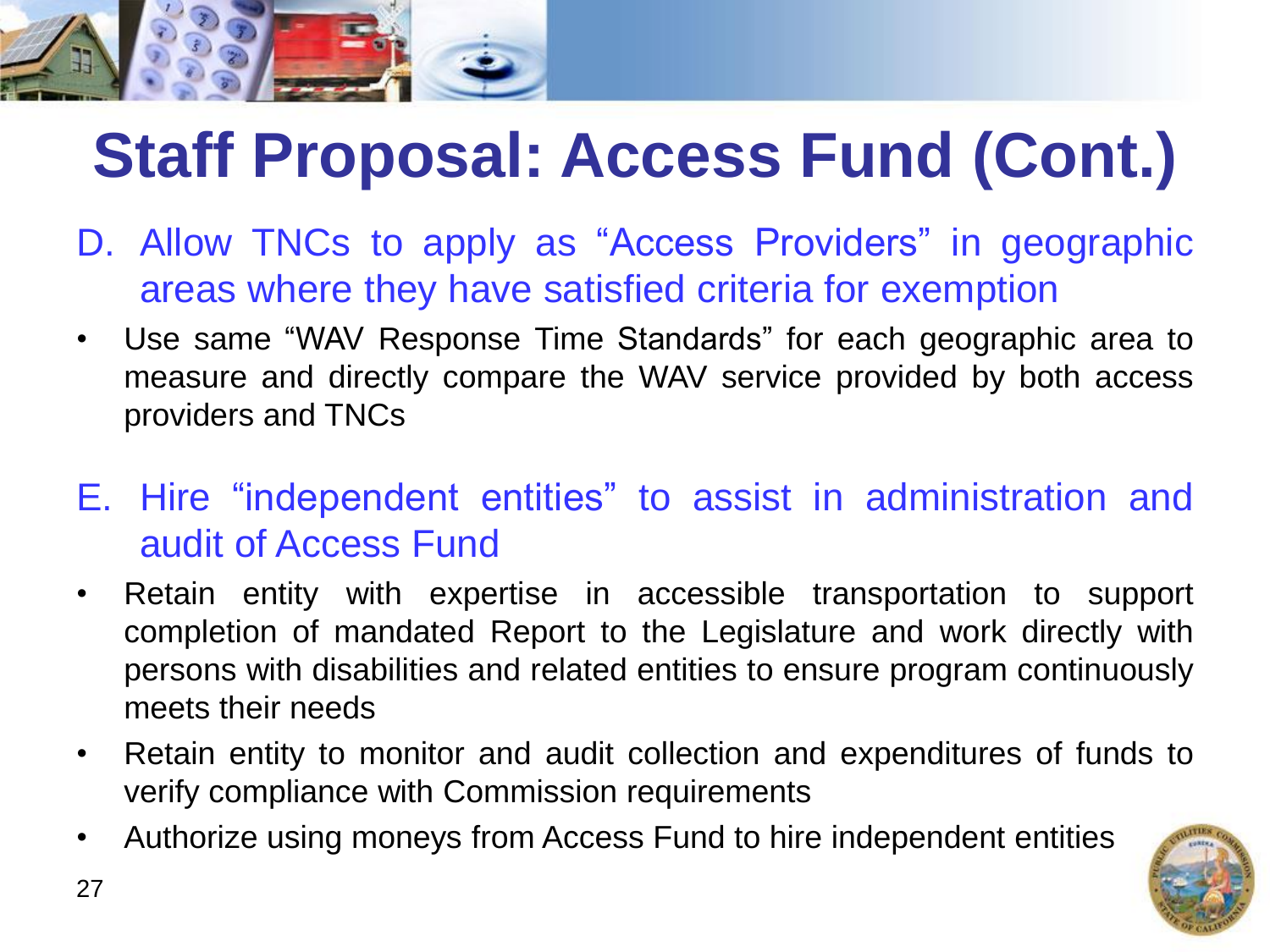

## **Presentations from Parties**

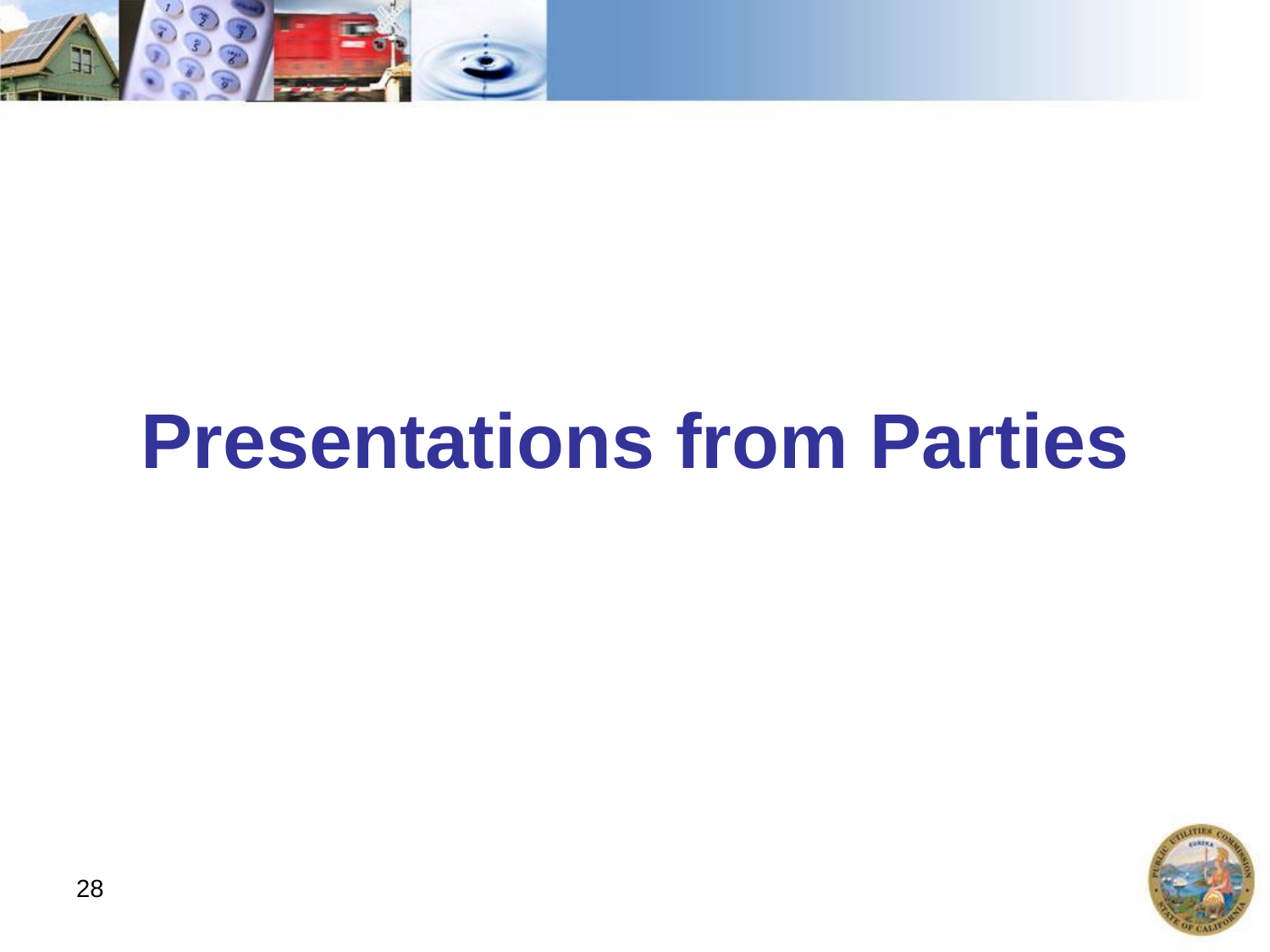

## **Lunch Break**

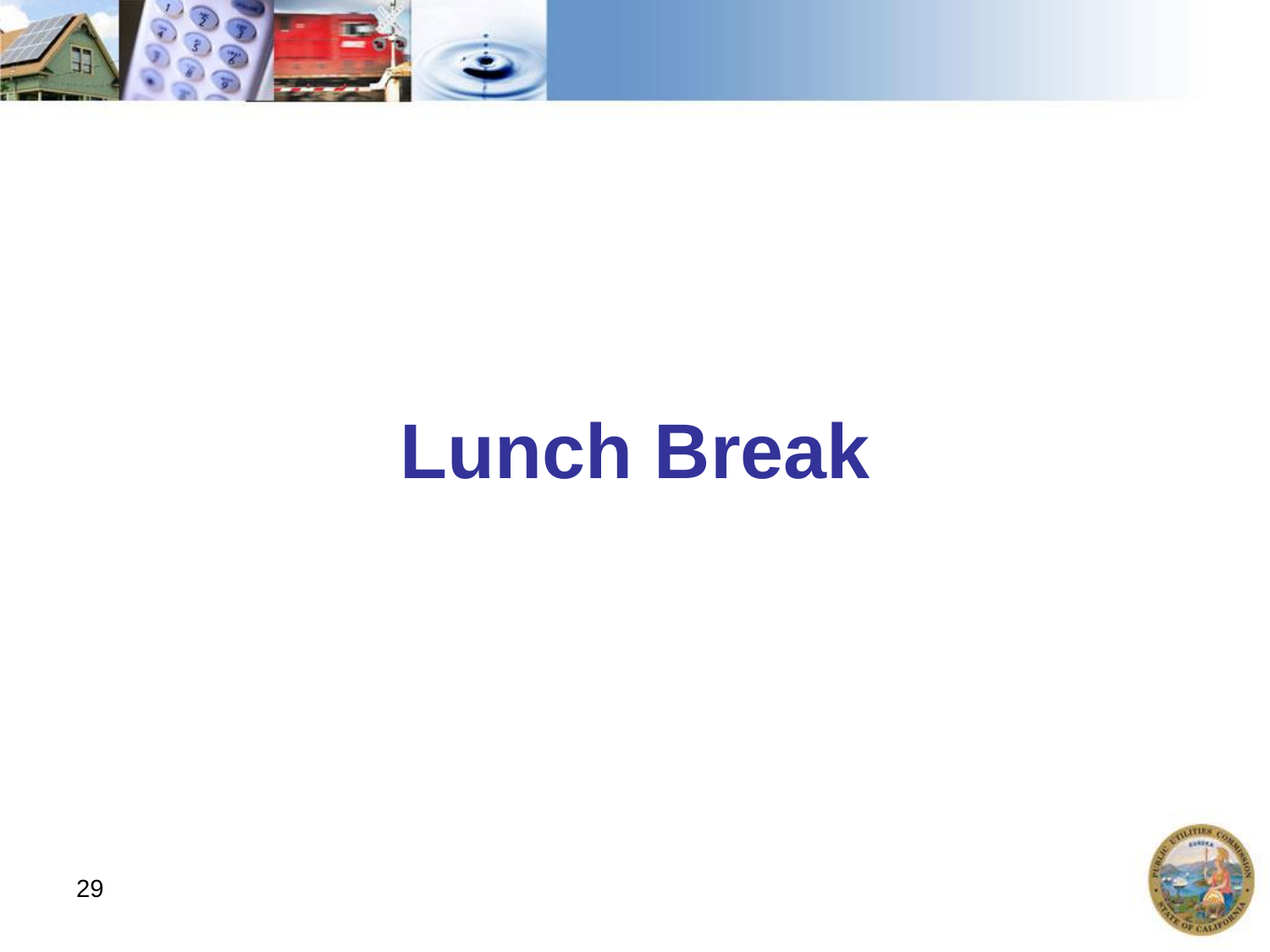

# **Questions/Comments from Remote Participants**

• Email:

[transportationprograms@cpuc.ca.gov](mailto:transportationprograms@cpuc.ca.gov)

- Please do not use WebEx chat for your questions/comments.
- Press \*6 on your phone to unmute/re-mute your individual line.
- Please mute your line when you are not speaking and do not put us on hold. 30

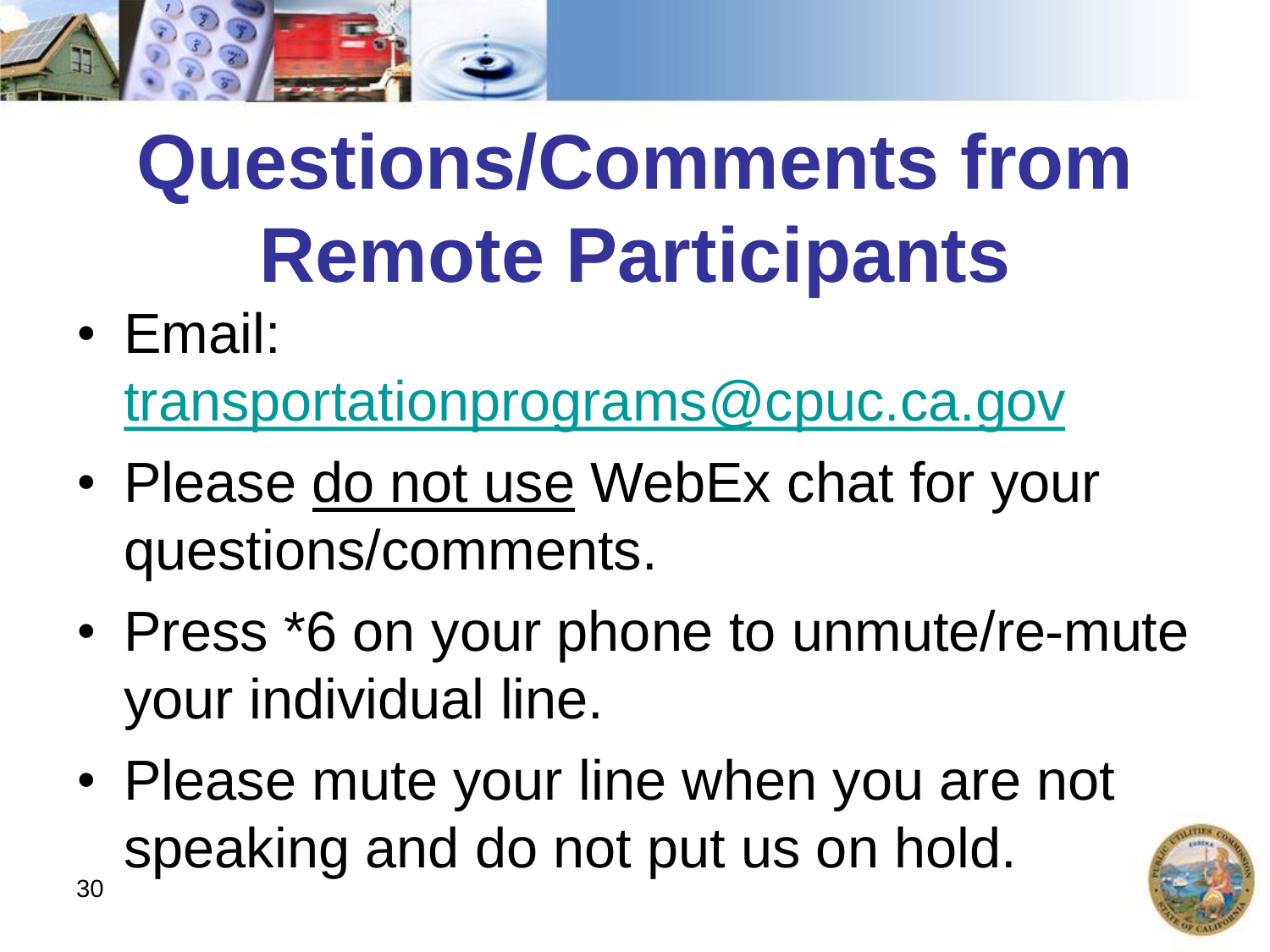

### **Discussion of TNC Offsets & Exemptions**

#### A. Request & Review Process

- How and when should offset requests be presented to the Commission? How should offset requests be approved?
- Should offsets be capped a certain amount or percentage each quarter?
- Should offset eligibility be applied retroactively beyond the immediately preceding quarter? If so, how would the retroactive application work?
- To avoid potential instability in Access Fund funding use and availability, should TNCs be required to state their advance intent to use or request offsets? If so, how far in advance?
- For a TNC that receives an offset, when should reports, as required by § 5440.5(a)(1)(I), be submitted? What additional information, if any, should be included in these reports and should the reports be publicly available?
- Currently TNCs are not permitted to own vehicles or contract with transportation providers for vehicles used in their operation, as provided in Decision (D.) 13-09-045. How should the Commission reconcile the above statute with current regulations?

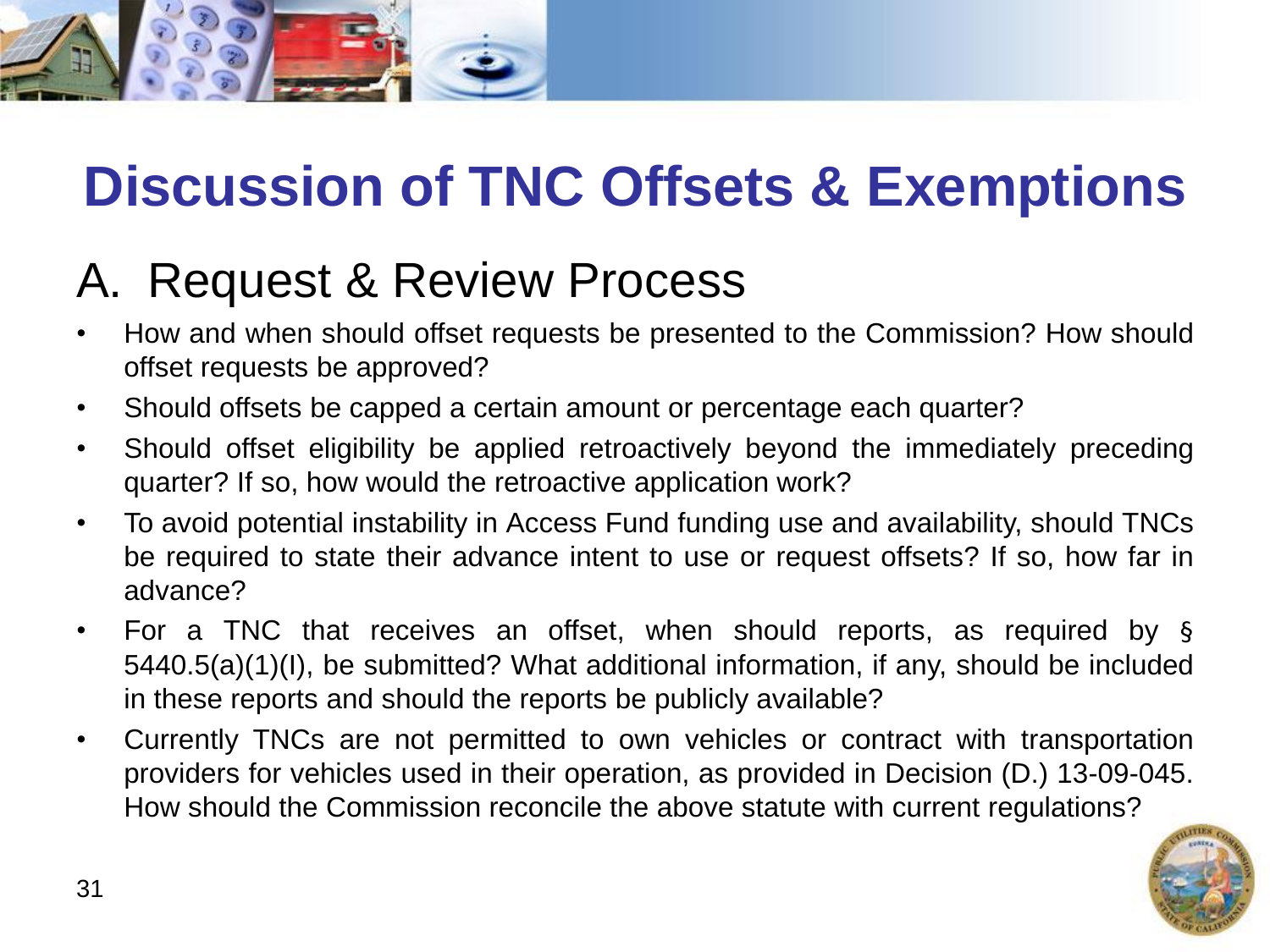

### **Discussion of TNC Offsets & Exemptions (Cont.)**

#### B. Offset Criteria

- What criteria should be used to evaluate whether a TNC has demonstrated "improved level of service, including, reasonable response times due to their investments for WAV service compared to the previous quarter"?
- What documentation or records, if any, should a TNC be required to provide to the Commission as evidence of "full accounting of funds expended"?
- What types of investments by TNCs can be counted for purposes of offsetting the amounts due to the Access Fund?

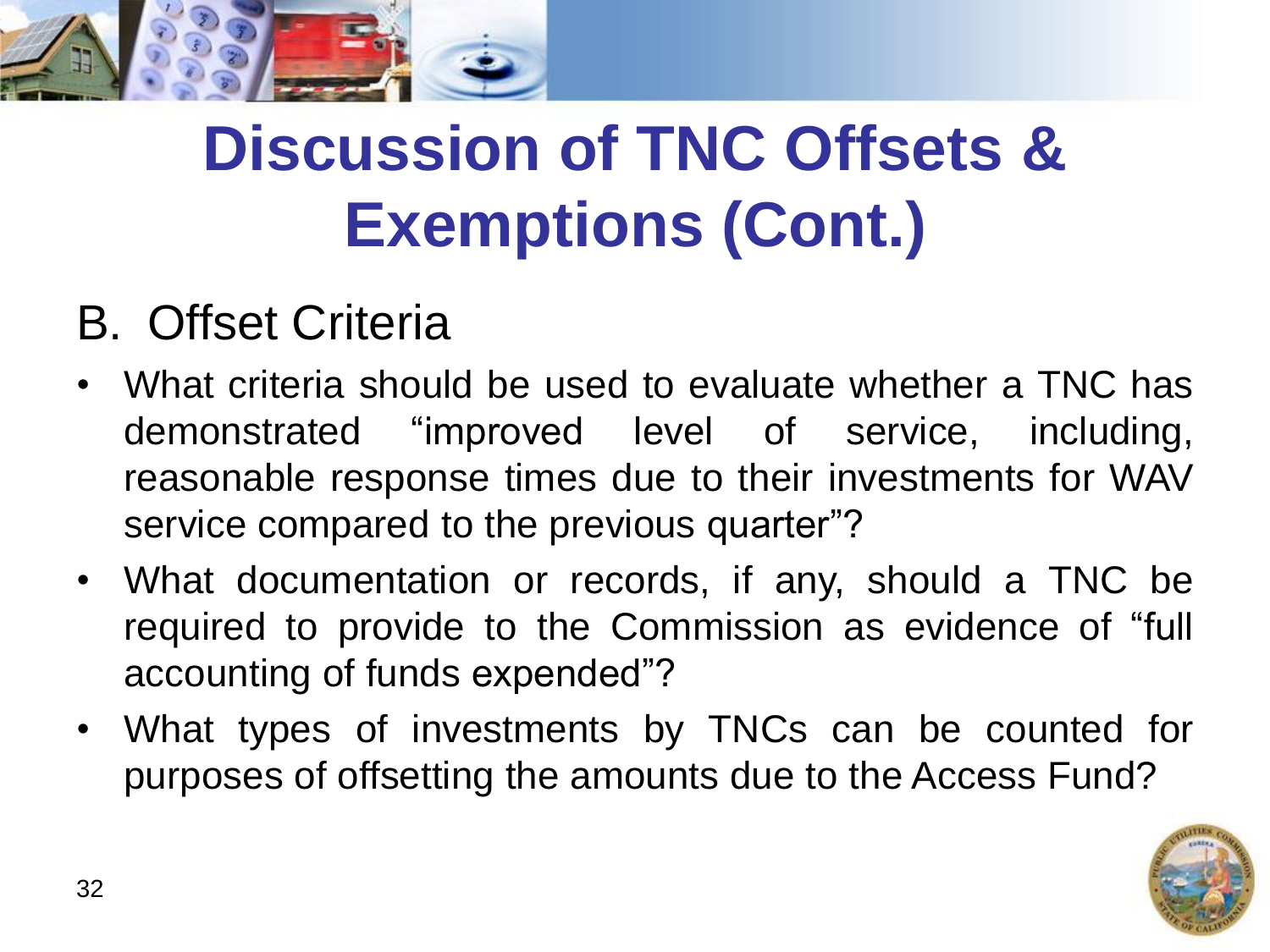

### **Discussion of TNC Offsets & Exemptions (Cont.)**

#### C. Exemption Criteria

- What WAV service level requirements should be established?
- How and when should exemption requests be presented to the Commission? How should exemption requests be approved?
- What information should be used to establish the required response time for 80 percent of WAV trips requested?
- Should TNCs be required to meet all WAV service level requirements for a certain period of time before receiving an exemption? If so, what duration should be used?
- Should the Commission require TNCs to submit reports during the year it was granted an exemption in a geographic area? What information should be included in these reports and should the reports be publicly available?
- Currently TNCs are not permitted to own vehicles or contract with transportation providers for vehicles used in their operation, as provided in Decision (D.) 13-09-045. How should the Commission reconcile the above statute with current regulations?
- Should a TNC satisfy requirements to directly provide WAV service using vehicles that it owns or by contract with a transportation provider, such as WAV driver training or vehicle accessibility. feature safety?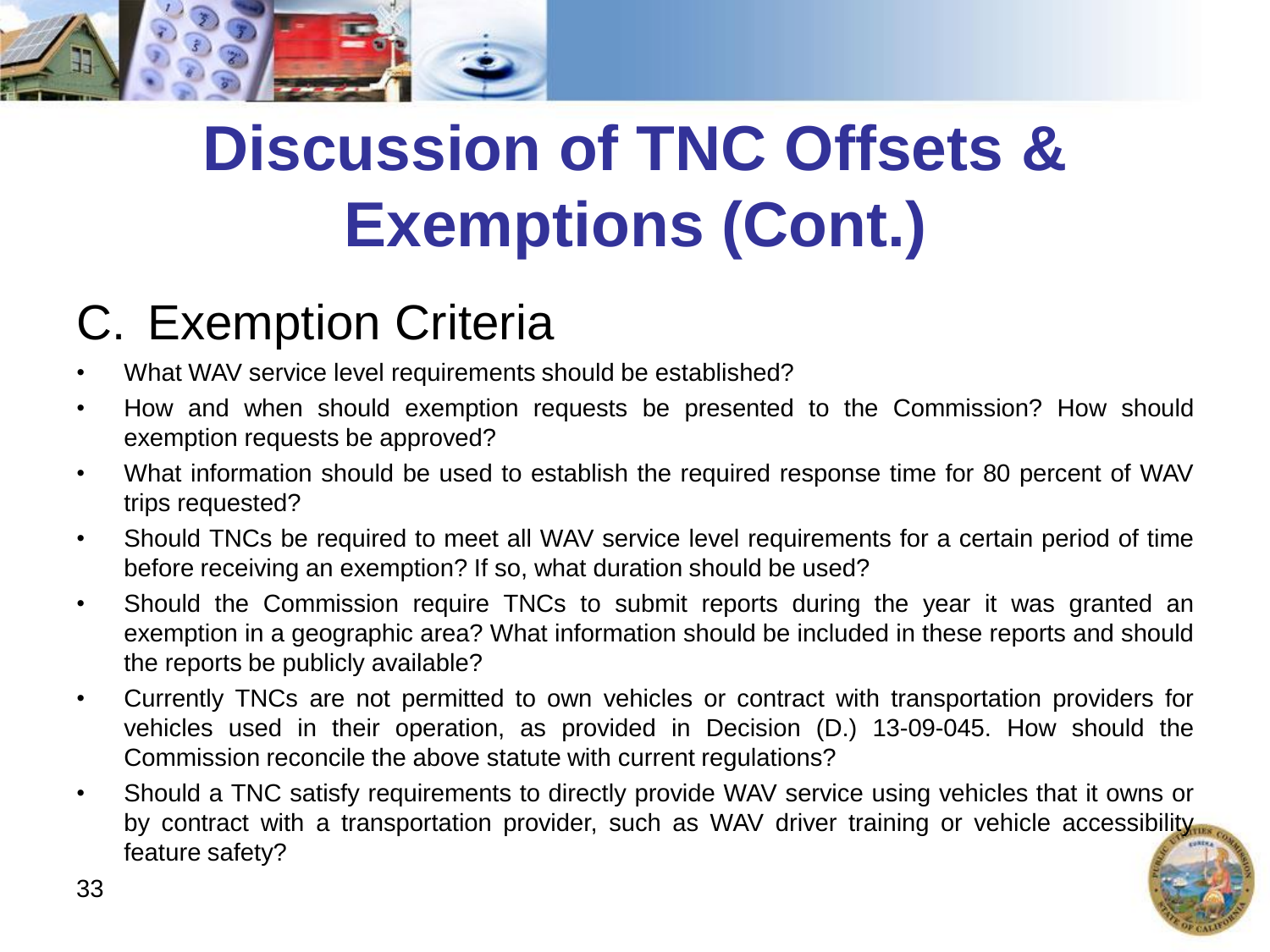

### **Discussion on Access Fund & Access Providers**

#### A. Access Fund Disbursement Process

- Should a minimum or maximum amount of funding be disbursed to an access provider in response to an application?
- Should the Commission prescribe what purposes moneys disbursed to access providers can be used for, such as maintenance and fuel costs, vehicle purchase and retrofitting costs, driver training, and time involved in providing wheelchair accessible trips?
- Should the Commission directly grant funding to transportation carriers that it does not regulate (*e.g.* taxicab companies or entities that provide exclusively nonemergency medical transportation)?
- Should access providers that receive Access Fund funding be required to be available for chartering through TNC apps?
- How should applications from access providers be granted or denied (*e.g*. via Commission resolution or by staff action)?

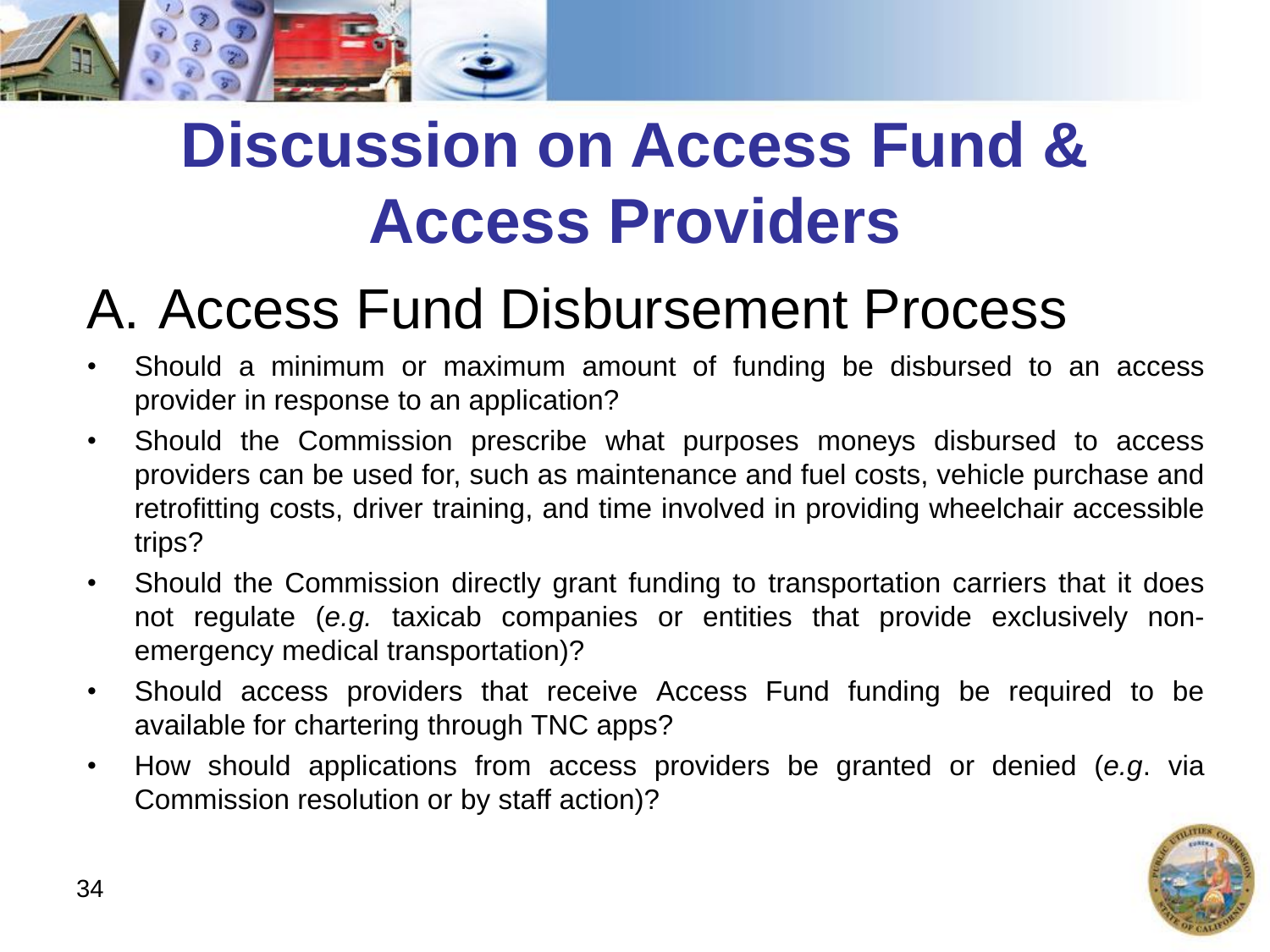

### **Discussion on Access Fund & Access Providers (cont.)**

#### B. Access Providers

- What criteria should the Commission adopt to select access providers to receive funding?
- What types of on-demand programs or partnerships applications should be considered?
- Should governmental entities (*e.g*. cities, counties, metropolitan planning organizations, regional transportation planning agencies) be considered as access providers?
- What financial information, if any, should applicants be required to submit regarding their operations? For example, should the access provider submit all streams of revenue, such as any other local, state, or federal funds the provider receives to provide WAV service?
- What considerations should be included in the access provider's application, including but not limited to, vehicle specifications, subsidies for wheelchair pickups, maintenance and fuel costs, designated pickup locations for drivers in locations where door-to-door service is not feasible, standards for trip requests, response times, and rider initiated cancellation, limiting of stranded users, integration of service into city and country transportation plans, availability and effectiveness of existing WAV service, or any necessary training or additional incentives for WAV drivers that result in a measurable impact on service availability, efficiency, and efficacy?

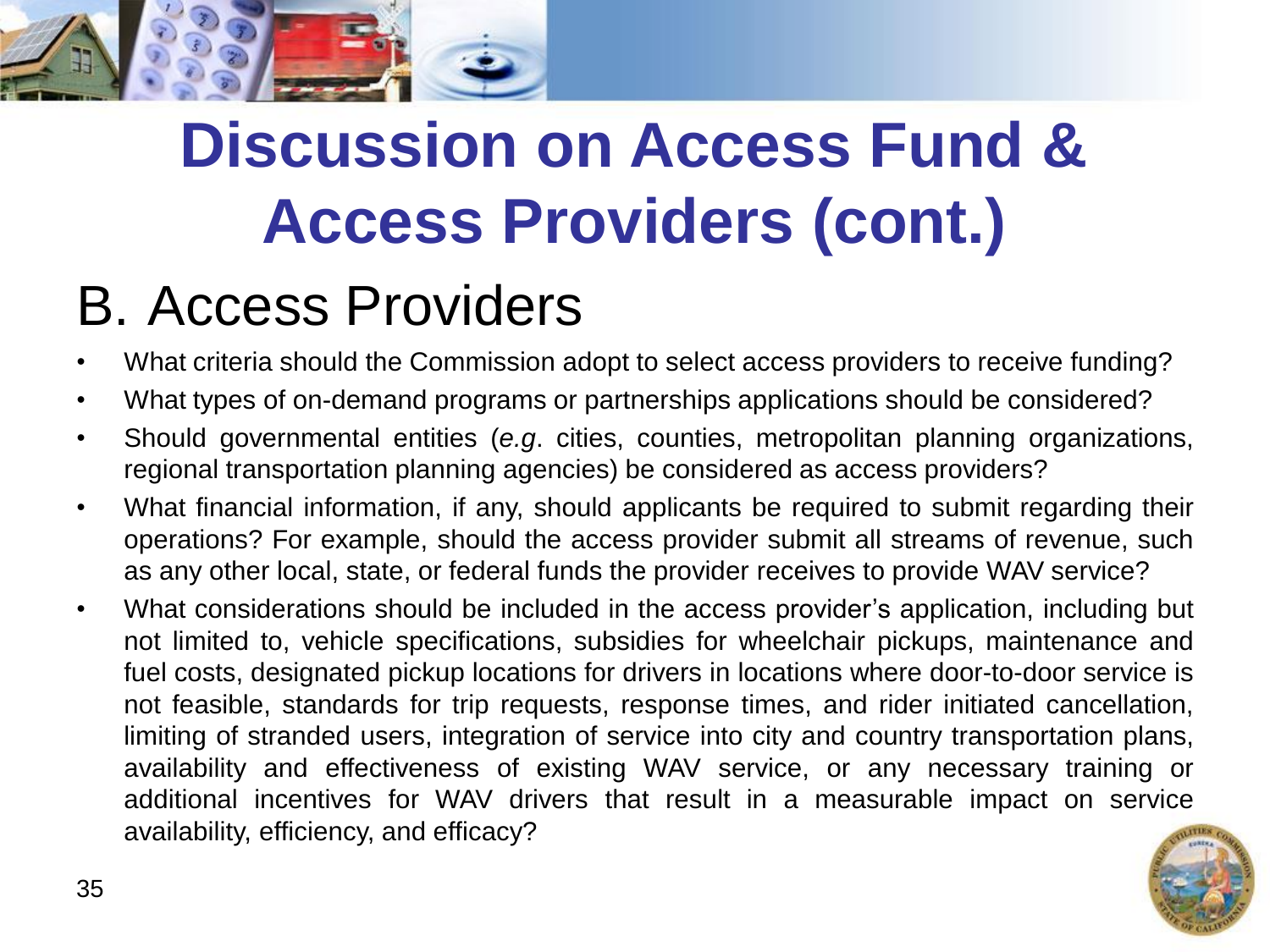

### **Discussion on Access Fund & Access Providers (cont.)**

### C. "Independent Entity"

- Pursuant to Pub. Util. Code § 5440.5(c), should the Commission retain an independent entity to administer the Access Fund program?
- What functions of the program should the program administrator fulfill?
- Should Access Fund moneys be used to fund the program administrator, or another source of funding?

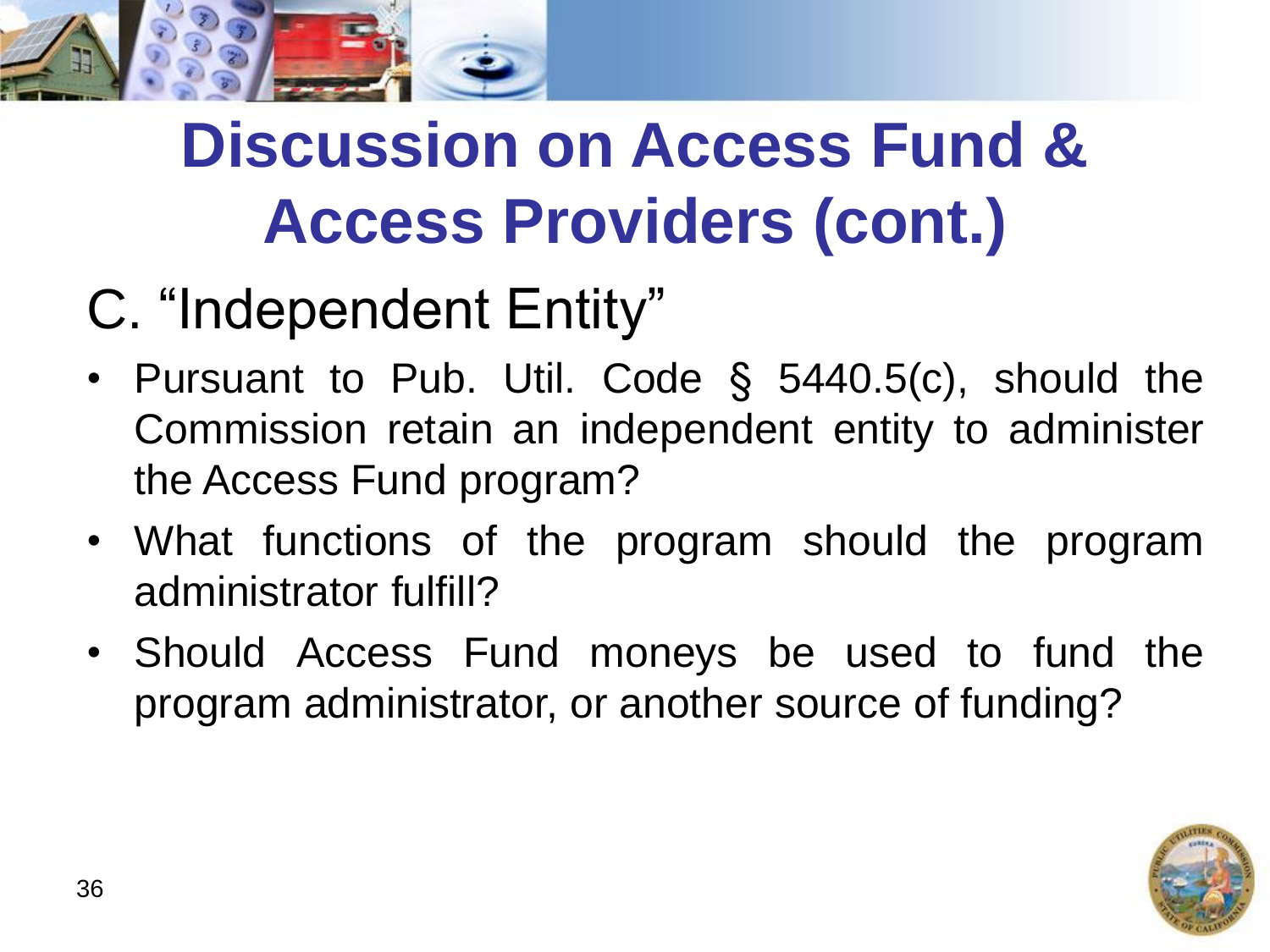

### **Discussion on Vehicle Safety & Driver Training**

- Should a TNC satisfy requirements with respect to WAV driver training and vehicle accessibility feature safety as a condition to receiving an offset? If so, what driver training and vehicle safety inspection requirements should be established (*e.g.* inspection and maintenance of lifts, ramps, and securement devices)?
- Should a TNC satisfy requirements to directly provide WAV service using vehicles that it owns or by contract with a transportation provider, such as WAV driver training or vehicle accessibility feature safety?

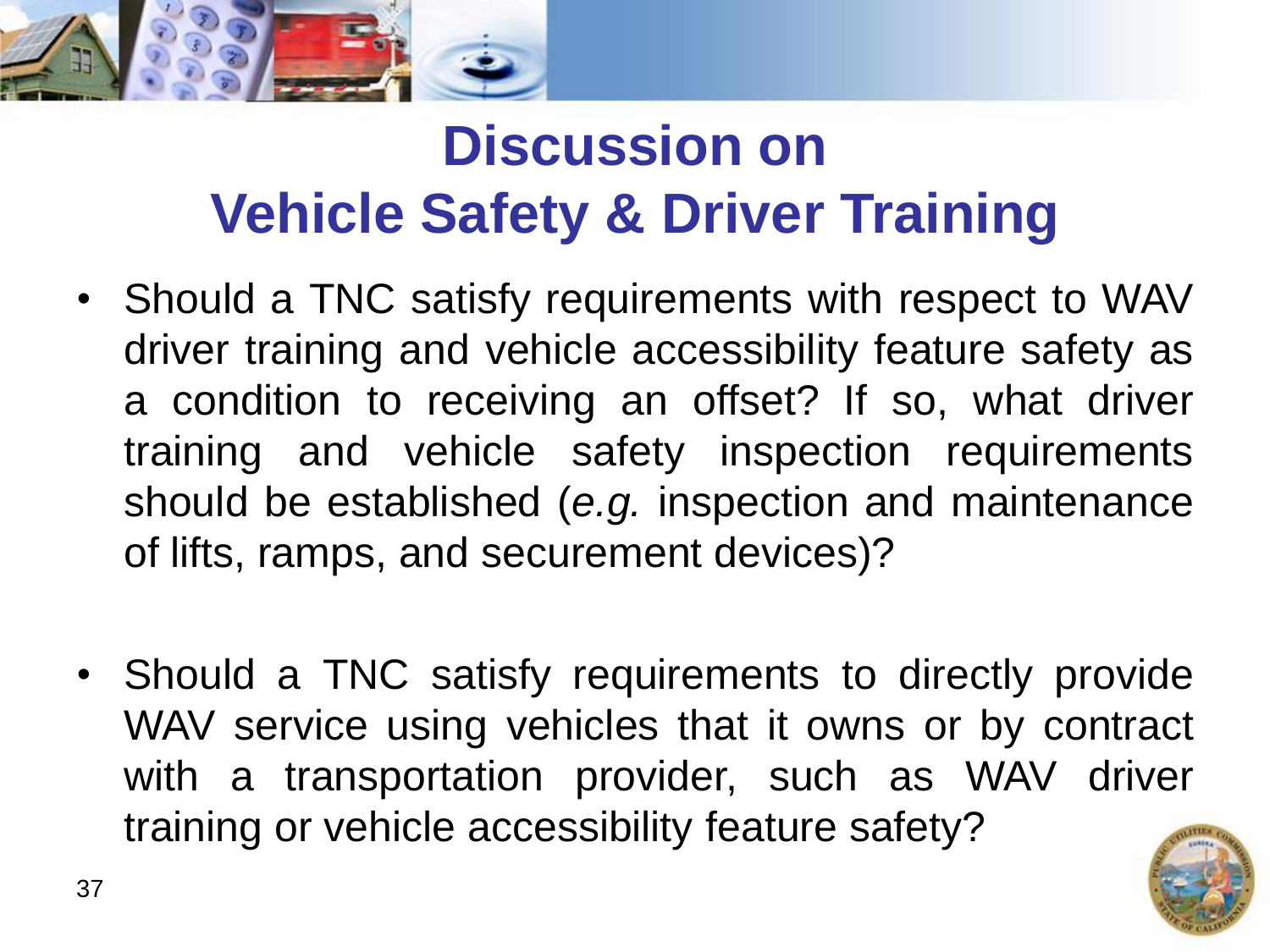

# **Open Comment**

• Email:

[transportationprograms@cpuc.ca.gov](mailto:transportationprograms@cpuc.ca.gov)

- Please do not use WebEx chat for your questions/comments.
- Press \*6 on your phone to unmute/re-mute your individual line.
- Please mute your line when you are not speaking and do not put us on hold.